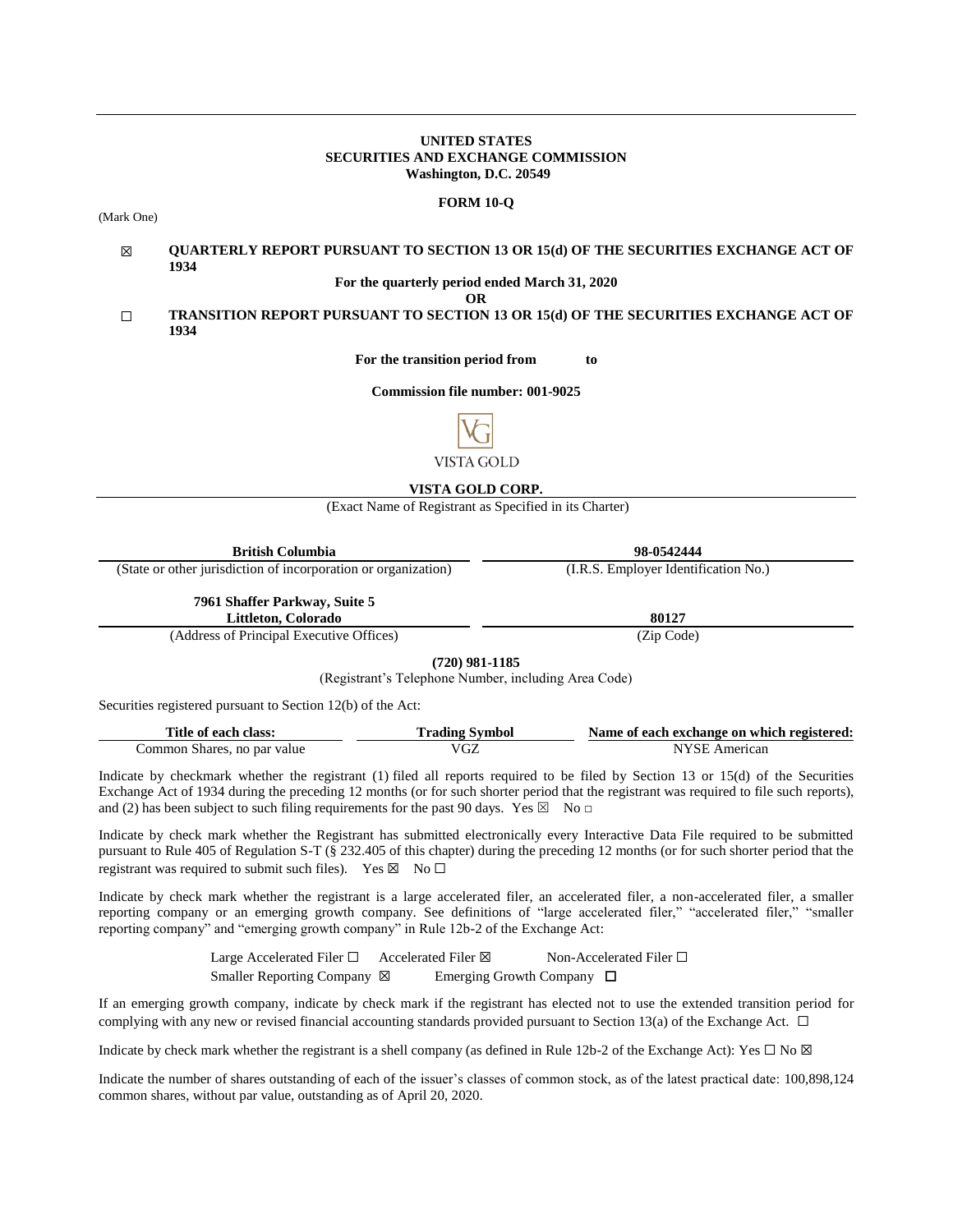# **VISTA GOLD CORP. (An Exploration Stage Enterprise) FORM 10-Q For the Quarter Ended March 31, 2020 INDEX**

|                                                                         | Page |
|-------------------------------------------------------------------------|------|
| <b>PART I – FINANCIAL INFORMATION</b>                                   |      |
| <b>ITEM 1. CONDENSED CONSOLIDATED FINANCIAL STATEMENTS</b>              |      |
| ITEM 2. MANAGEMENT'S DISCUSSION AND ANALYSIS OF FINANCIAL CONDITION AND | 13   |
| <b>RESULTS OF OPERATIONS</b>                                            |      |
| <b>ITEM 4. CONTROLS AND PROCEDURES</b>                                  | 26   |
| <b>PART II – OTHER INFORMATION</b>                                      |      |
| <b>ITEM 1. LEGAL PROCEEDINGS</b>                                        | 27   |
| <b>ITEM 1A. RISK FACTORS</b>                                            | 27   |
| ITEM 2. UNREGISTERED SALES OF EQUITY SECURITIES AND USE OF PROCEEDS     | 27   |
| <b>ITEM 3. DEFAULTS UPON SENIOR SECURITIES</b>                          | 27   |
| <b>ITEM 4. MINE SAFETY DISCLOSURE</b>                                   | 27   |
| <b>ITEM 5. OTHER INFORMATION</b>                                        | 28   |
| <b>ITEM 6. EXHIBITS</b>                                                 | 28   |
| <b>SIGNATURES</b>                                                       |      |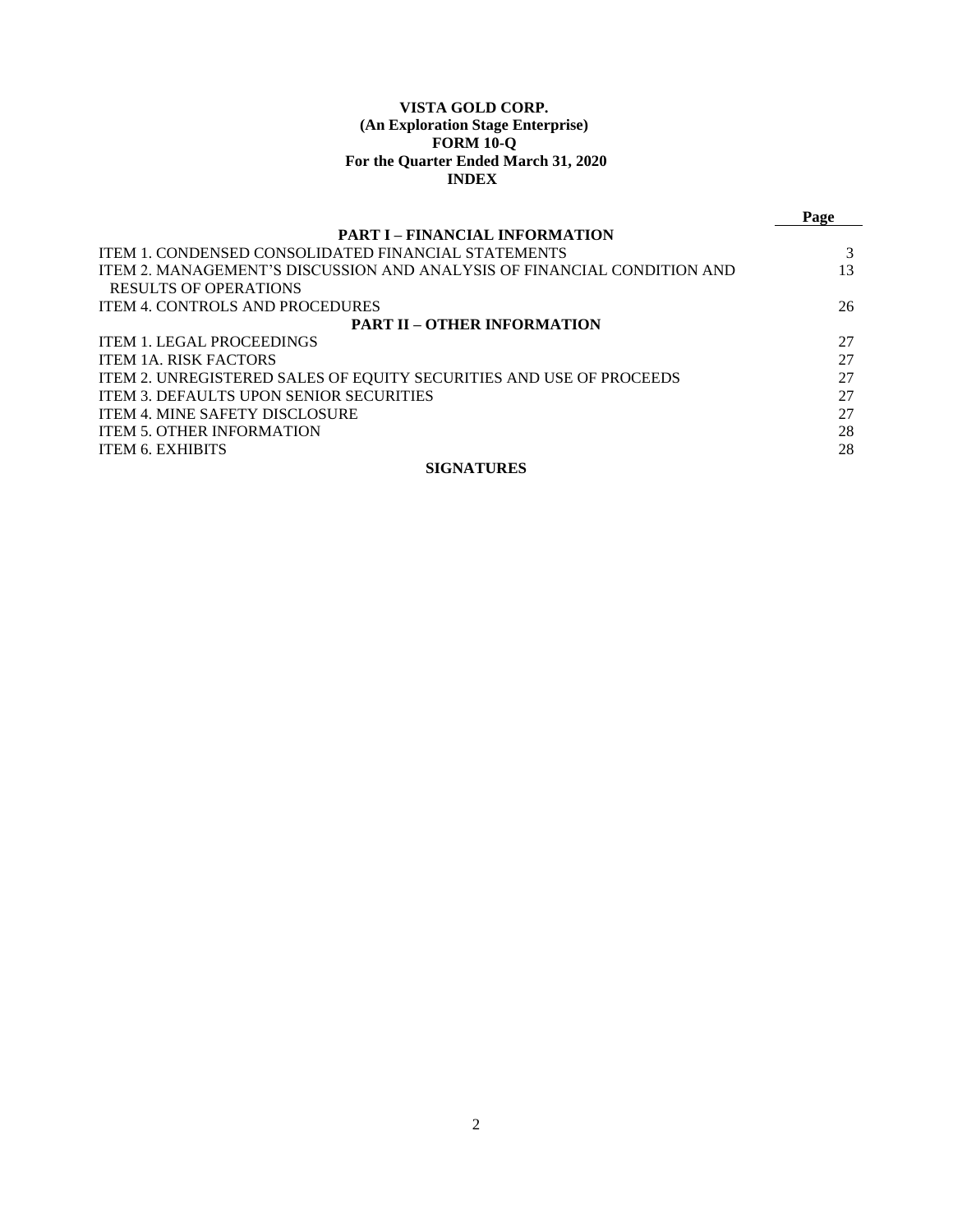# <span id="page-2-1"></span><span id="page-2-0"></span>**PART I**

# **ITEM 1. CONDENSED CONSOLIDATED FINANCIAL STATEMENTS.**

# **VISTA GOLD CORP. UNAUDITED CONDENSED CONSOLIDATED BALANCE SHEETS**

**(Dollar amounts in U.S. dollars and in thousands, except shares)**

|                                                                                       | March 31,<br>2020 |            | December 31,<br>2019 |           |
|---------------------------------------------------------------------------------------|-------------------|------------|----------------------|-----------|
| Assets:                                                                               |                   |            |                      |           |
| Current assets:                                                                       |                   |            |                      |           |
| Cash and cash equivalents                                                             | $\mathbb{S}$      | 2,264      | $\mathcal{S}$        | 1,408     |
| Short-term investments (Note 3)                                                       |                   | 961        |                      | 3,260     |
| Other investments, at fair value (Note 3)                                             |                   | 2,247      |                      | 3,676     |
| Other current assets                                                                  |                   | 336        |                      | 482       |
| Total current assets                                                                  |                   | 5,808      |                      | 8,826     |
| Non-current assets:                                                                   |                   |            |                      |           |
| Mineral properties (Note 4)                                                           |                   | 2,146      |                      | 2,146     |
| Plant and equipment, net (Note 5)                                                     |                   | 5,611      |                      | 5,623     |
| Right-of-use assets                                                                   |                   | 63         |                      | 89        |
| Total non-current assets                                                              |                   | 7,820      |                      | 7,858     |
| <b>Total assets</b>                                                                   | $\$$              | 13,628     | $\mathbb{S}$         | 16,684    |
| Liabilities and Shareholders' Equity:                                                 |                   |            |                      |           |
| <b>Current liabilities:</b>                                                           |                   |            |                      |           |
| Accounts payable                                                                      | $\mathbb{S}$      | 128        | \$                   | 190       |
| Accrued liabilities and other                                                         |                   | 758        |                      | 640       |
| Provision for environmental liability                                                 |                   |            |                      | 240       |
| Total current liabilities                                                             |                   | 886        |                      | 1,070     |
| Non-current liabilities:                                                              |                   |            |                      |           |
| Deferred option gain (Note 4)                                                         |                   | 2,960      |                      | 2,960     |
| Provision for environmental liability (Note 7)                                        |                   | 240        |                      |           |
| Lease liability                                                                       |                   | 6          |                      | 8         |
| Total non-current liabilities                                                         |                   | 3,206      |                      | 2,968     |
| <b>Total liabilities</b>                                                              |                   | 4,092      |                      | 4,038     |
| Commitments and contingencies (Note 8)                                                |                   |            |                      |           |
| Shareholders' equity:                                                                 |                   |            |                      |           |
| Common shares, no par value - unlimited shares authorized; shares outstanding: 2020 - |                   |            |                      |           |
| 100,698,124 and 2019 - 100,268,161 (Note 6)                                           |                   | 458,106    |                      | 457,716   |
| Accumulated deficit                                                                   |                   | (448, 570) |                      | (445,070) |
| Total shareholders' equity                                                            |                   | 9,536      |                      | 12,646    |
| Total liabilities and shareholders' equity                                            | \$                | 13,628     | \$                   | 16,684    |
| Approved by the Board of Directors                                                    |                   |            |                      |           |

| $\ldots$                                                                                          |                   |
|---------------------------------------------------------------------------------------------------|-------------------|
| /s/ Tracy A. Stevenson                                                                            | /s/ John M. Clark |
| Tracy A. Stevenson                                                                                | John M. Clark     |
| Director                                                                                          | Director          |
| The accompanying notes are an integral part of these condensed consolidated financial statements. |                   |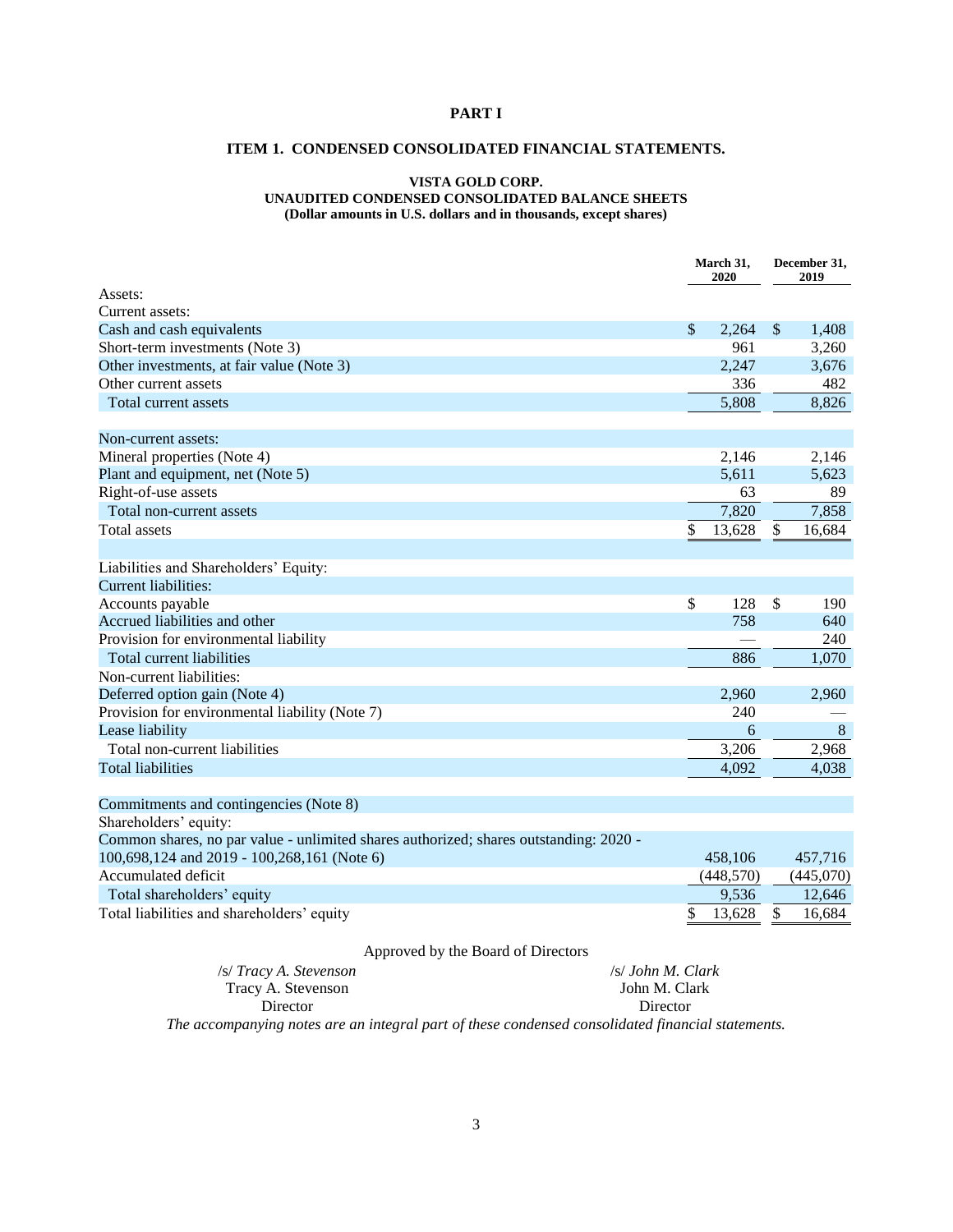#### **VISTA GOLD CORP. UNAUDITED CONDENSED CONSOLIDATED STATEMENTS OF INCOME/(LOSS) (Dollar amounts in U.S. dollars and in thousands, except shares and per share data)**

|                                                    | Three Months Ended March 31, |             |               |             |  |
|----------------------------------------------------|------------------------------|-------------|---------------|-------------|--|
|                                                    |                              | 2020        |               | 2019        |  |
| Operating expense:                                 |                              |             |               |             |  |
| Exploration, property evaluation and holding costs | \$                           | (948)       | -S            | (946)       |  |
| Corporate administration                           |                              | (1,376)     |               | (1,147)     |  |
| Depreciation and amortization                      |                              | (12)        |               | (12)        |  |
| Total operating expense                            |                              | (2, 336)    |               | (2,105)     |  |
|                                                    |                              |             |               |             |  |
| Non-operating income/(expense):                    |                              |             |               |             |  |
| Loss on other investments (Note 3)                 |                              | (1,129)     |               | (624)       |  |
| Interest income                                    |                              | 10          |               | 42          |  |
| Other income/(expense)                             |                              | (45)        |               | 35          |  |
| Total non-operating income/(expense)               |                              | (1,164)     |               | (547)       |  |
|                                                    |                              |             |               |             |  |
| Loss before income taxes                           |                              | (3,500)     |               | (2,652)     |  |
| Net loss                                           | \$                           | (3,500)     | S             | (2,652)     |  |
|                                                    |                              |             |               |             |  |
| Basic:                                             |                              |             |               |             |  |
| Weighted average number of shares outstanding      |                              | 100,698,124 |               | 100,323,736 |  |
| Net loss per share                                 | \$                           | $(0.03)$ \$ |               | (0.03)      |  |
|                                                    |                              |             |               |             |  |
| Diluted:                                           |                              |             |               |             |  |
| Weighted average number of shares outstanding      |                              | 100,698,124 |               | 100,323,736 |  |
| Net loss per share                                 | \$                           | (0.03)      | $\mathcal{S}$ | (0.03)      |  |
|                                                    |                              |             |               |             |  |

*The accompanying notes are an integral part of these condensed consolidated financial statements.*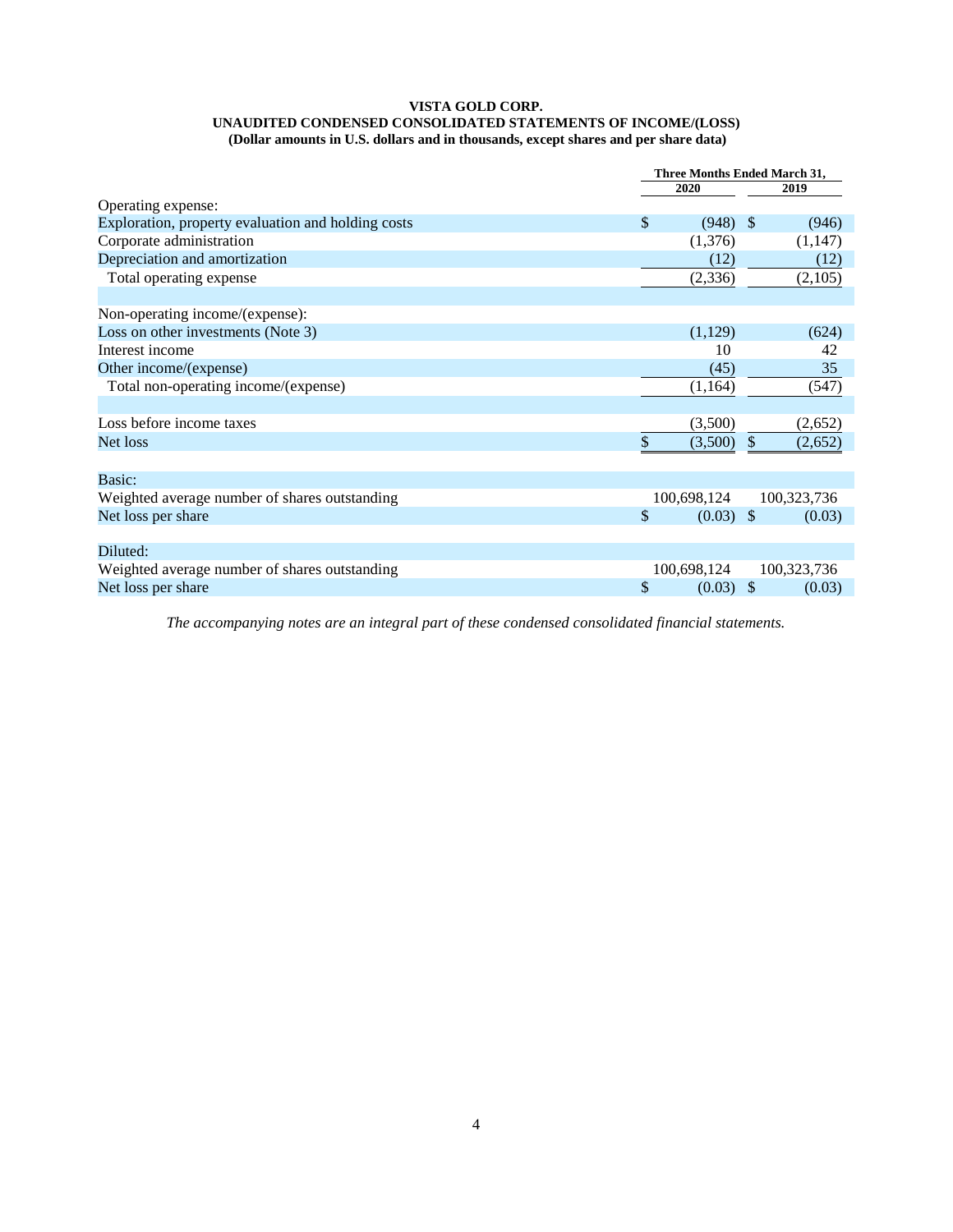#### **VISTA GOLD CORP. UNAUDITED CONDENSED CONSOLIDATED STATEMENTS OF SHAREHOLDERS' EQUITY (Dollar amounts in U.S. dollars and in thousands, except shares)**

|                                             |               |           |                  |               | <b>Total</b>  |
|---------------------------------------------|---------------|-----------|------------------|---------------|---------------|
|                                             | <b>Common</b> |           | Accumulated      |               | shareholders' |
|                                             | shares        | Amount    | deficit          |               | equity        |
| <b>Adjusted balances at January 1, 2019</b> | 100,268,161   | \$456,938 | \$<br>(435, 684) | \$            | 21,254        |
| Shares issued (RSUs vested, net of shares   |               |           |                  |               |               |
| withheld) (Note $6$ )                       | 142.380       | (46)      |                  |               | (46)          |
| Shares issued (exercise of stock options)   | 127,000       | 66        |                  |               | 66            |
| Stock-based compensation (Note 6)           |               | 51        |                  |               | 51            |
| Net loss                                    |               |           | (2,652)          |               | (2,652)       |
| <b>Balances at March 31, 2019</b>           | 100,537,541   | \$457,009 | (438, 336)       | \$            | 18,673        |
|                                             |               |           |                  |               |               |
|                                             |               |           |                  |               |               |
| <b>Balances at January 1, 2020</b>          | 100.698.124   | \$457,716 | \$<br>(445,070)  | <sup>\$</sup> | 12,646        |
| Stock-based compensation (Note 6)           |               | 390       |                  |               | 390           |
| Net loss                                    |               |           | (3,500)          |               | (3,500)       |
| <b>Balances at March 31, 2020</b>           | 100,698,124   | \$458,106 | (448, 570)       | ¢             | 9,536         |
|                                             |               |           |                  |               |               |

*The accompanying notes are an integral part of these condensed consolidated financial statements.*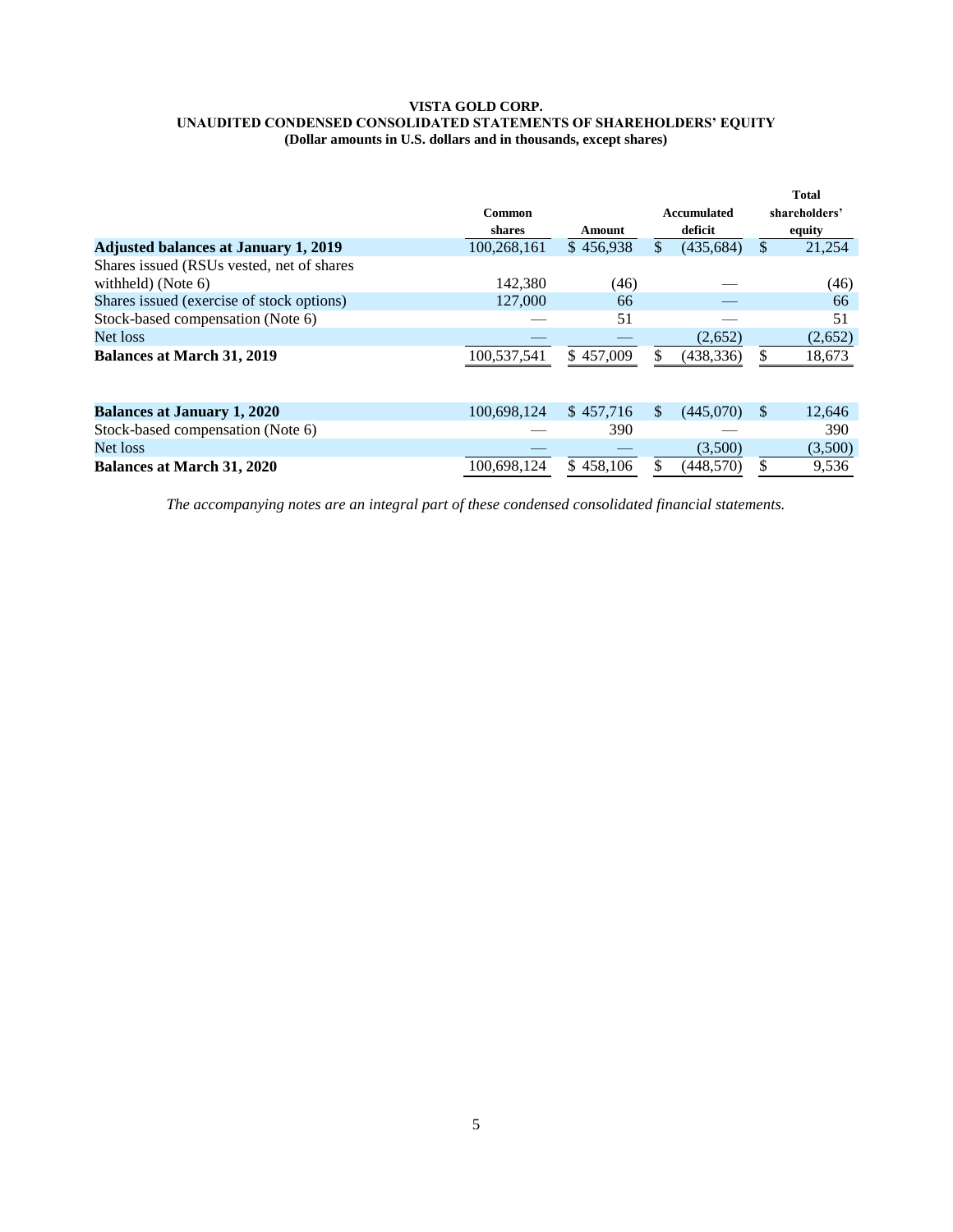#### **VISTA GOLD CORP. UNAUDITED CONDENSED CONSOLIDATED STATEMENTS OF CASH FLOWS (Dollar amounts in U.S. dollars and in thousands)**

|                                                                                  | Three months ended March 31, |         |               |         |  |
|----------------------------------------------------------------------------------|------------------------------|---------|---------------|---------|--|
|                                                                                  |                              | 2020    |               | 2019    |  |
| Cash flows from operating activities:                                            |                              |         |               |         |  |
| Net loss                                                                         | \$                           | (3,500) | <sup>\$</sup> | (2,652) |  |
| Adjustments to reconcile net loss for the period to net cash used in operations: |                              |         |               |         |  |
| Depreciation and amortization                                                    |                              | 12      |               | 12      |  |
| Stock-based compensation                                                         |                              | 390     |               | 51      |  |
| Loss on other investments                                                        |                              | 1,129   |               | 624     |  |
| Change in working capital account items:                                         |                              |         |               |         |  |
| Other current assets                                                             |                              | 146     |               | 70      |  |
| Accounts payable, accrued liabilities and other                                  |                              | 80      |               | 137     |  |
| Net cash used in operating activities                                            |                              | (1,743) |               | (1,758) |  |
| Cash flows from investing activities:                                            |                              |         |               |         |  |
| Proceeds from sales of marketable securities                                     |                              | 300     |               |         |  |
| Disposition of short-term investments, net of acquisitions                       |                              | 2,299   |               | 985     |  |
| Additions to plant and equipment                                                 |                              |         |               | (40)    |  |
| Proceeds from option/sale agreements, net                                        |                              |         |               | 100     |  |
| Net cash provided by investing activities                                        |                              | 2,599   |               | 1,045   |  |
| Cash flows from financing activities:                                            |                              |         |               |         |  |
| Payment of taxes from withheld shares                                            |                              |         |               | (46)    |  |
| Proceeds from exercise of stock options                                          |                              |         |               | 66      |  |
| Net cash provided by financing activities                                        |                              |         |               | 20      |  |
|                                                                                  |                              |         |               |         |  |
| Net increase (decrease) in cash and cash equivalents                             |                              | 856     |               | (693)   |  |
| Cash and cash equivalents, beginning of period                                   |                              | 1,408   |               | 1,071   |  |
| Cash and cash equivalents, end of period                                         | \$                           | 2,264   | \$            | 378     |  |

*The accompanying notes are an integral part of these condensed consolidated financial statements.*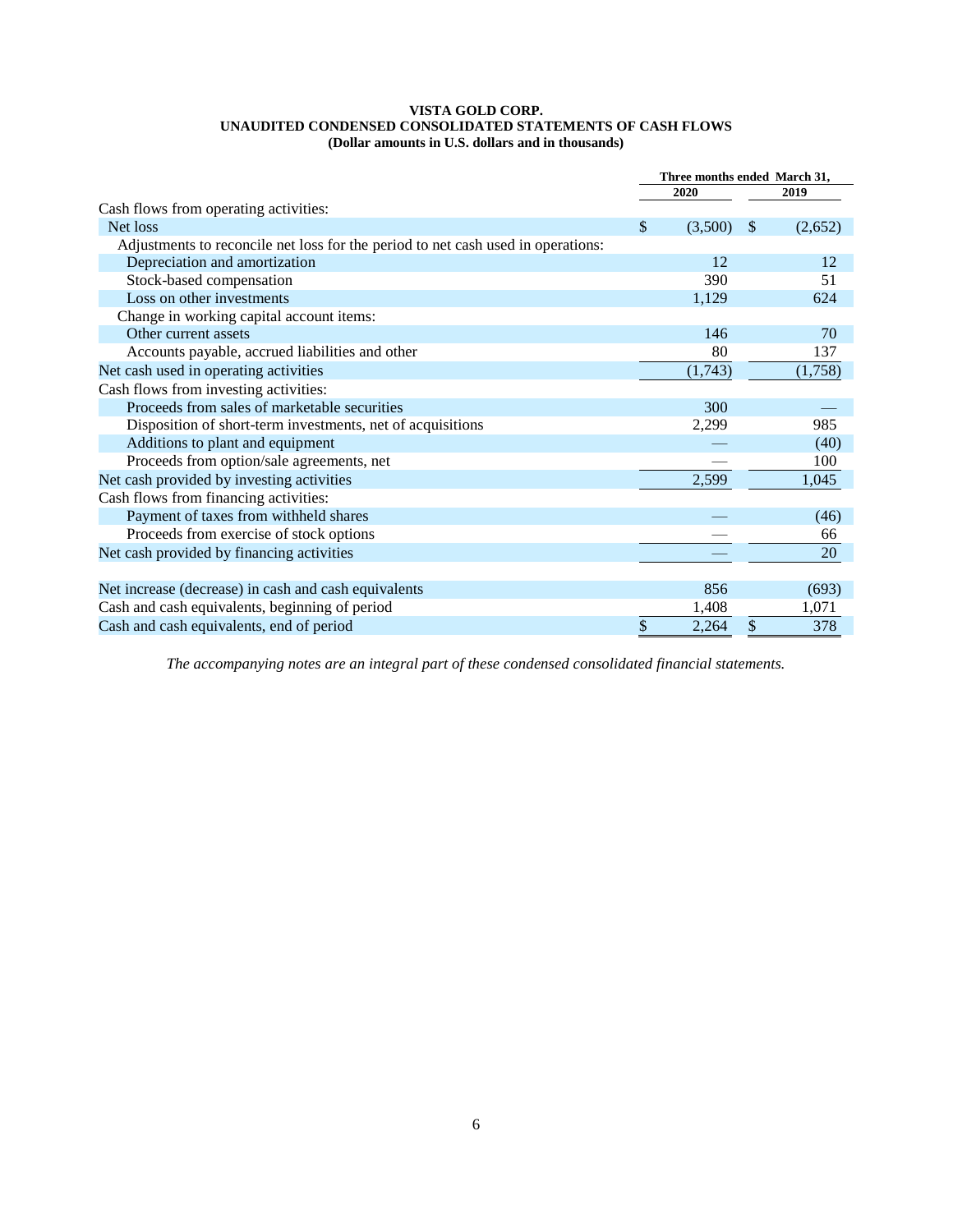# **VISTA GOLD CORP. NOTES TO UNAUDITED CONDENSED CONSOLIDATED FINANCIAL STATEMENTS (Dollar amounts in U.S. dollars and in thousands, except share amounts and per ounce amounts)**

# **1.** *Nature of Operations and Basis of Presentation*

Vista Gold Corp. and its subsidiaries (collectively, "Vista," the "Company," "we," "our," or "us") operate in the gold mining industry. We are focused on evaluation, acquisition, exploration and advancement of gold exploration and potential development projects, which may lead to gold production or value adding strategic transactions such as earn-in right agreements, option agreements, leases to third parties, joint venture arrangements with other mining companies, or outright sales of assets for cash and/or other consideration. We look for opportunities to improve the value of our gold projects through exploration drilling and/or technical studies focused on optimizing previous engineering work. We do not currently generate cash flows from mining operations.

The Company's flagship asset is its 100% owned Mt Todd gold project ("Mt Todd" or the "Project") in Northern Territory, Australia. Mt Todd is the largest undeveloped gold project in Australia. We have invested substantial amounts to evaluate, engineer, permit and de-risk the Project. We believe these efforts have added to the underlying value of the Project and demonstrate strong development potential. In September 2019, Vista announced the positive results of an updated preliminary feasibility study (the "2019 PFS") for Mt Todd. Process improvements reflected in the 2019 PFS include improved estimated gold recovery and increased estimated gold production at Mt Todd.

As of March 31, 2020, the Company held 6.2 million common shares of Midas Gold Corp. ("Midas Gold Shares"), a non-core project in Mexico subject to a third-party option agreement, royalty interests in the United States and Indonesia, mill equipment not in use and listed for sale, and miscellaneous holdings of third-party equity securities.

The interim Condensed Consolidated Financial Statements ("interim statements") of the Company are unaudited. In the opinion of management, all adjustments and disclosures necessary for a fair presentation of these interim statements have been included. The results reported in these interim statements are not necessarily indicative of the results that may be reported for the entire year. These interim statements should be read in conjunction with the Company's Consolidated Financial Statements for the year ended December 31, 2019 as filed with the United States Securities and Exchange Commission and Canadian securities regulatory authorities on Form 10-K (the "2019 Financial Statements"). The yearend balance sheet data was derived from audited financial statements and, in accordance with the instructions to Form 10-Q, certain information and footnote disclosures required by United States generally accepted accounting principles have been condensed or omitted.

References to \$ are to United States dollars and A\$ are to Australian dollars.

# *2. Significant Accounting Policies*

Significant accounting policies are included in the 2019 Financial Statements.

#### *3. Short-term and Other Investments*

#### *Short-term investments*

As of March 31, 2020, and December 31, 2019, the amortized cost basis of our short-term investments was \$961 and \$3,260, respectively. The amortized cost basis approximates fair value at March 31, 2020 and December 31, 2019. Shortterm investments at March 31, 2020 and December 31, 2019 were comprised of U.S. and Australian government treasury bills and/or notes, all of which had maturity dates on the date of purchase greater than 90 days but less than one year. Investments with maturity dates of 90 days or less are included in cash and cash equivalents.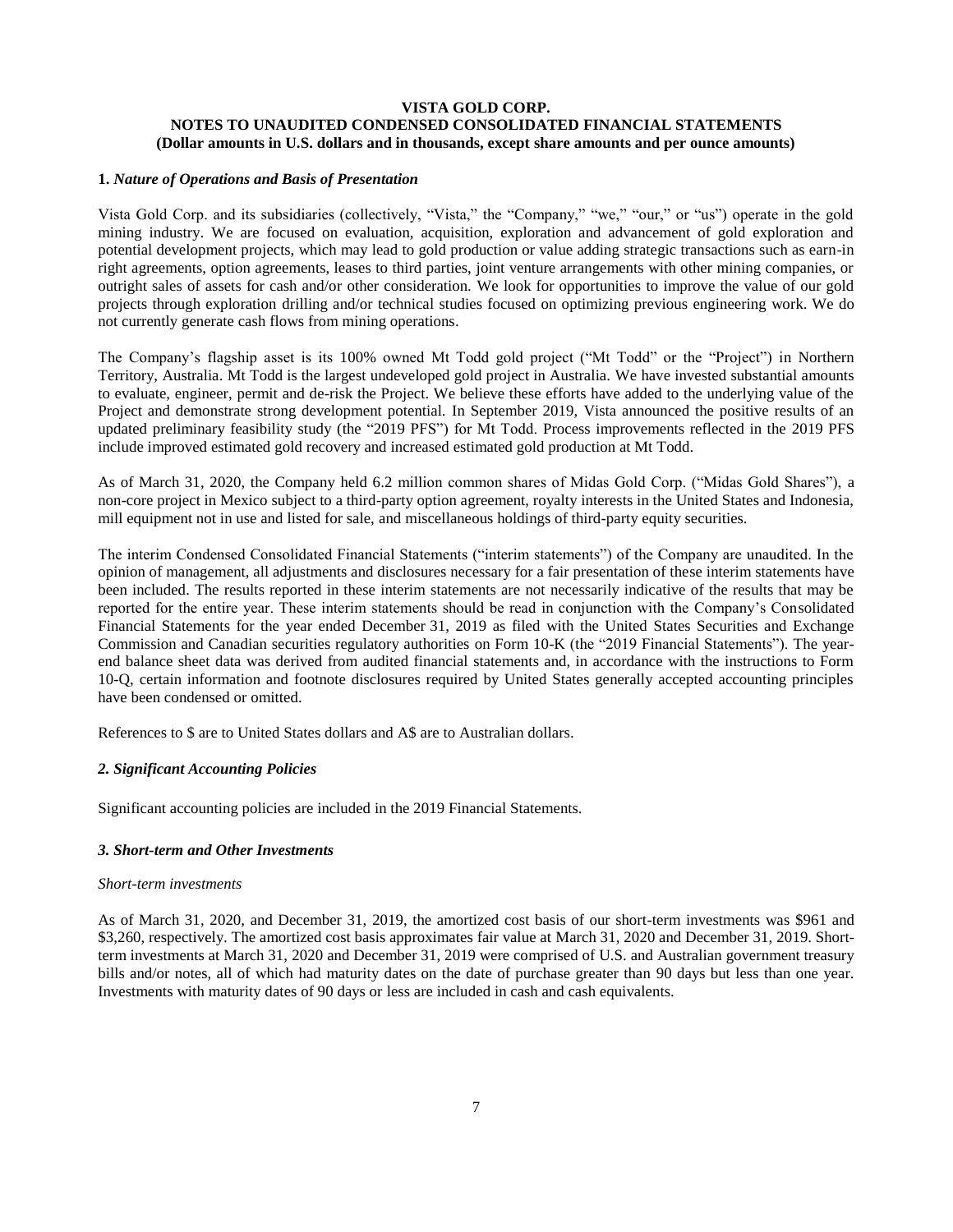#### *Other investments*

The Company's investments in Midas Gold Shares and Nusantara Resources Limited shares ("Nusantara Shares") were recorded at fair value in the Condensed Consolidated Balance Sheets. Subsequent changes in fair value are recorded in the Condensed Consolidated Statements of Comprehensive Income/(Loss) in the period in which they occur.

As of March 31, 2020, and December 31, 2019, the Company held 6,240,115 and 6,882,115 shares of Midas Gold, respectively. The Company also held 1,333,334 Nusantara Shares as of March 31, 2020 and December 31, 2019. The value of other investments was \$2,247 and \$3,676 as of March 31, 2020 and December 31, 2019, respectively. During the three months ended March 31, 2020, the Company sold 642,000 Midas Gold Shares for net proceeds of \$300 and a loss of \$15 compared to the most recent measurement period. Cumulative realized loss since acquisition of these Midas Gold Shares was \$2,577, of which \$2,562 was recognized in previous periods as unrealized loss, net. No Midas Gold Shares were sold during the three months ended March 31, 2019.

#### **4.** *Mineral Properties*

|                    | <b>At March 31, 2020</b> | <b>At December 31, 2019</b> |
|--------------------|--------------------------|-----------------------------|
| Mt Todd, Australia | 2,146                    | 2,146                       |

The Company holds the Guadalupe de los Reyes gold and silver project in Sinaloa, Mexico ("Los Reyes"), which is under an option agreement with Prime Mining Corporation ("Prime Mining"). Prime Mining has a final \$1,500 option payment remaining under the option agreement, which is due by October 2021. The \$4,500 paid to date under the option agreement eliminated our carrying value in the property and the remaining amount is carried as a deferred option gain. Upon receiving the final option payment, the Company will transfer control of the Los Reyes project to Prime Mining. The Company will retain a capped net smelter return royalty and may assume a partial interest in any underground projects developed at Los Reyes.

Vista holds a net smelter return royalty ("NSR") on the Awak Mas project in Indonesia. During 2019, Vista and the holder of Awak Mas amended the original royalty agreement to allow the holder or a nominated party to make a \$2,400 payment to Vista by April 30, 2020 to cancel a 1% NSR on the first 1,250,000 ounces produced at Awak Mas and a 1.25% NSR on the next 1,250,000 ounces produced. The due date for this payment was subsequently amended to May 8, 2020. On April 29, 2020, the holder provided notice to Vista to exercise the option to cancel the related 1% NSR and 1.25% NSR upon making a \$2,400 payment, which is required to be made to the Company by May 8, 2020. Upon receipt of the \$2,400 payment, the holder or a nominated party will then have the right to cancel the remaining 1% NSR and 1.25% NSR for an additional payment of \$2,500 by April 30, 2021. If the holder does not make the \$2,400 payment by May 8, 2020, Vista will retain the full royalty interests.

#### **5.** *Plant and Equipment*

|                             | <b>March 31, 2020</b> |  |              |  | <b>December 31, 2019</b> |  |       |             |              |  |       |
|-----------------------------|-----------------------|--|--------------|--|--------------------------|--|-------|-------------|--------------|--|-------|
|                             | Accumulated           |  |              |  |                          |  |       | Accumulated |              |  |       |
|                             | Cost                  |  | depreciation |  | Net                      |  | Cost  |             | depreciation |  | Net   |
| Mt Todd, Australia          | 5.237                 |  | 5,126        |  |                          |  | 5,237 |             | 5,114        |  | 123   |
| Corporate, United States    | 333                   |  | 333          |  |                          |  | 333   |             | 333          |  |       |
| Used mill equipment, Canada | 5,500                 |  |              |  | 5.500                    |  | 5.500 |             |              |  | 5,500 |
|                             |                       |  | 5.459        |  | 5.61                     |  |       |             | 5.447        |  | 5.623 |

#### **6.** *Common Shares*

#### *Warrants*

All outstanding warrants totaling 6,514,625 expired unexercised in August 2019.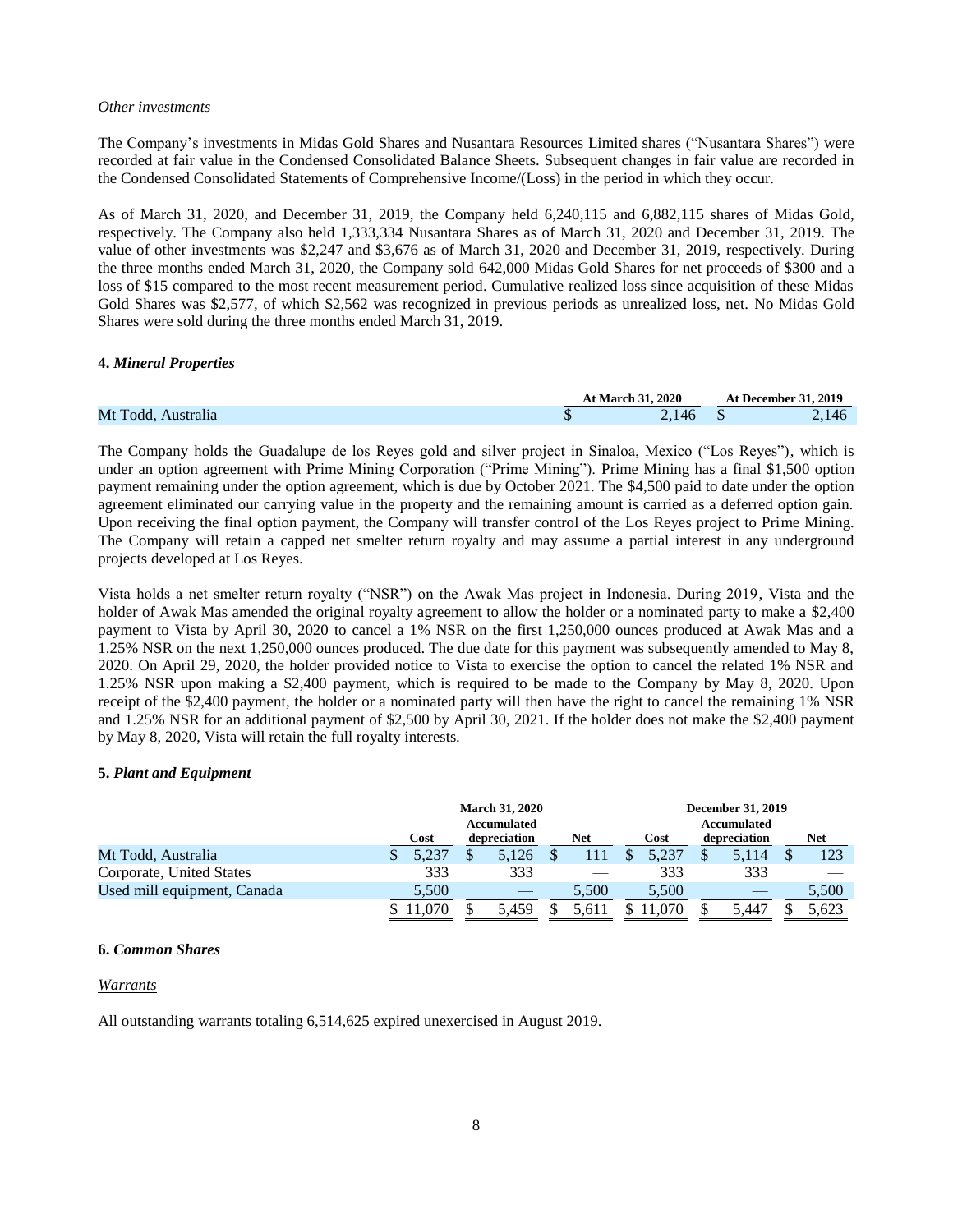## *Stock-Based Compensation*

The Company's stock-based compensation plans include: restricted share units ("RSUs") currently outstanding under the Company's long term equity incentive plan ("LTIP"), deferred share units ("DSUs") issuable pursuant to the Company's deferred share unit plan ("DSU Plan") and stock options ("Stock Options") issuable under the Company's stock option plan (the "Plan"). Stock-based compensation may be issued to our directors, officers, employees and consultants. The maximum number of Common Shares that may be reserved for issuance under these stock-based compensation plans is a variable number equal to 10% of the issued and outstanding Common Shares on a non-diluted basis at any one time. Vista also issued phantom units in 2018 to be settled in cash. Stock-based compensation and phantom units may be granted from time to time at the discretion of the Board of Directors of the Company (the "Board"), with vesting provisions as determined by the Board.

Stock-based compensation expense for the three months ended March 31, 2020 and 2019 was:

|                        | Three Months Ended March 31, |  |      |  |  |
|------------------------|------------------------------|--|------|--|--|
|                        | 2020                         |  | 2019 |  |  |
| Restricted share units | 151                          |  |      |  |  |
| Deferred share units   | 209                          |  |      |  |  |
| <b>Stock Options</b>   | 30                           |  | 50   |  |  |
|                        | 390                          |  |      |  |  |
|                        |                              |  |      |  |  |
| Phantom units          |                              |  |      |  |  |

As of March 31, 2020, unrecognized compensation expense for RSUs, Stock Options, and phantom units was \$776, \$24, and \$42, respectively, which is expected to be recognized over weighted average periods of 1.5, 0.6, and 0.8 years, respectively.

#### *Restricted Share Units*

The following table summarizes the RSUs outstanding under the LTIP as of March 31, 2020:

|                                | <b>Number</b><br>of RSUs |    | Weighted average<br>grant-date fair<br>value per RSU |
|--------------------------------|--------------------------|----|------------------------------------------------------|
| Unvested - December 31, 2018   | 1,002,670                | \$ | 0.78                                                 |
| Granted                        | 1,412,500                |    | 0.49                                                 |
| Cancelled/forfeited            | (657,573)                |    | 0.76                                                 |
| Vested, net of shares withheld | (266, 296)               |    | 0.84                                                 |
| Unvested - December 31, 2019   | 1,491,301                | S  | 0.51                                                 |
| Granted                        | 1,609,000                |    | 0.41                                                 |
| Unvested - March 31, 2020      | 3,100,301                |    | 0.46                                                 |

No RSU vesting events occurred during the three months ended March 31, 2020. During the three months ended March 31, 2019, the Company withheld Common Shares with an equivalent value to meet employee withholding tax obligations that resulted upon vesting of RSUs during the period. Common Shares withheld are considered cancelled/forfeited.

## *Deferred Share Units*

The DSU Plan provides for granting of DSUs to non-employee directors. DSUs vest immediately, however the Company will issue one Common Share for each DSU only after the non-employee director has ceased to be a director of the Company. During the three months ended March 31, 2020, the Board granted 360,000 DSUs and the Company recognized \$209 in DSU expense.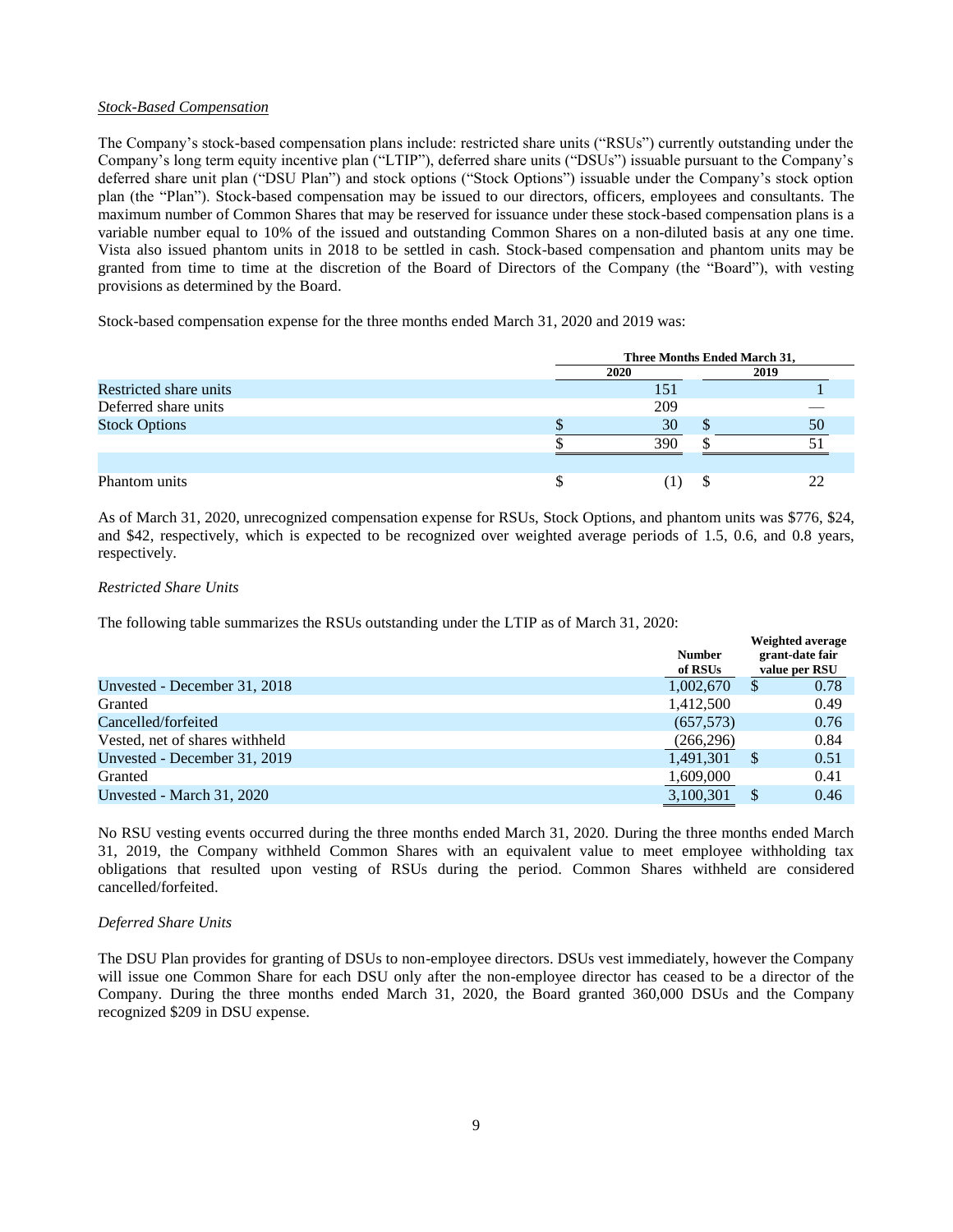The following table summarizes the DSUs outstanding as of March 31, 2020:

|                                 | Number of<br><b>DSUs</b> | <b>Weighted average</b><br>grant-date fair<br>value per DSU |
|---------------------------------|--------------------------|-------------------------------------------------------------|
| Unvested - December 31, 2018    |                          |                                                             |
| Granted                         | 366,000                  | 0.57                                                        |
| Outstanding - December 31, 2019 | 366,000                  | 0.57                                                        |
| Granted                         | 360,000                  | 0.58                                                        |
| Outstanding - March 31, 2020    | 726,000                  | 0.57                                                        |

# *Stock Options*

A summary of stock options as of March 31, 2020 is set forth in the following table:

|                                 | Number of<br>options | Weighted average<br>exercise price<br>per option | <b>Weighted average</b><br>remaining<br>contractual term<br>(years) |    | Aggregate<br>intrinsic<br>value |
|---------------------------------|----------------------|--------------------------------------------------|---------------------------------------------------------------------|----|---------------------------------|
| Outstanding - December 31, 2018 | 1,319,149            | 0.71                                             | 3.84                                                                | \$ |                                 |
| Granted                         | 350,000              | 0.73                                             |                                                                     |    |                                 |
| Exercised                       | (163, 667)           | 0.54                                             |                                                                     |    | 33                              |
| Cancelled/Forfeited             | (16, 667)            | 0.75                                             |                                                                     |    |                                 |
| Expired                         | (51, 815)            | 0.70                                             |                                                                     |    | 2                               |
| Outstanding - December 31, 2019 | 1,437,000            | -S<br>0.73                                       | 3.49                                                                | S  | 35                              |
| Cancelled/Forfeited             | (70,000)             | 1.02                                             |                                                                     |    |                                 |
| Outstanding - March 31, 2020    | 1,367,000            | <sup>\$</sup><br>0.72                            | 3.31                                                                | \$ |                                 |
| Exercisable - March 31, 2020    | 1,103,001            | \$<br>0.72                                       | 3.18                                                                | \$ |                                 |

A summary of unvested stock options as of March 31, 2020 is set forth in the following table:

|                              | Number of<br>options | Weighted<br>average<br>grant-date<br>fair value<br>per option | Weighted<br>average<br>remaining<br>amortization<br>period<br>(years) |
|------------------------------|----------------------|---------------------------------------------------------------|-----------------------------------------------------------------------|
| Unvested - December 31, 2018 | 759,669              | <sup>\$</sup><br>0.45                                         | 1.14                                                                  |
| Granted                      | 350,000              | 0.30                                                          |                                                                       |
| Cancelled/Forfeited          | (35,000)             | 0.43                                                          |                                                                       |
| Vested                       | (560, 665)           | 0.41                                                          |                                                                       |
| Unvested - December 31, 2019 | 514,004              | \$<br>0.40                                                    | 0.61                                                                  |
| Vested                       | (250,005)            | 0.48                                                          |                                                                       |
| Unvested - March 31, 2020    | 263,999              | 0.32<br>\$                                                    | 0.58                                                                  |

The fair value of stock options granted is estimated at the grant date using the Black-Scholes option pricing model. No option grants were made during the three months ended March 31, 2020.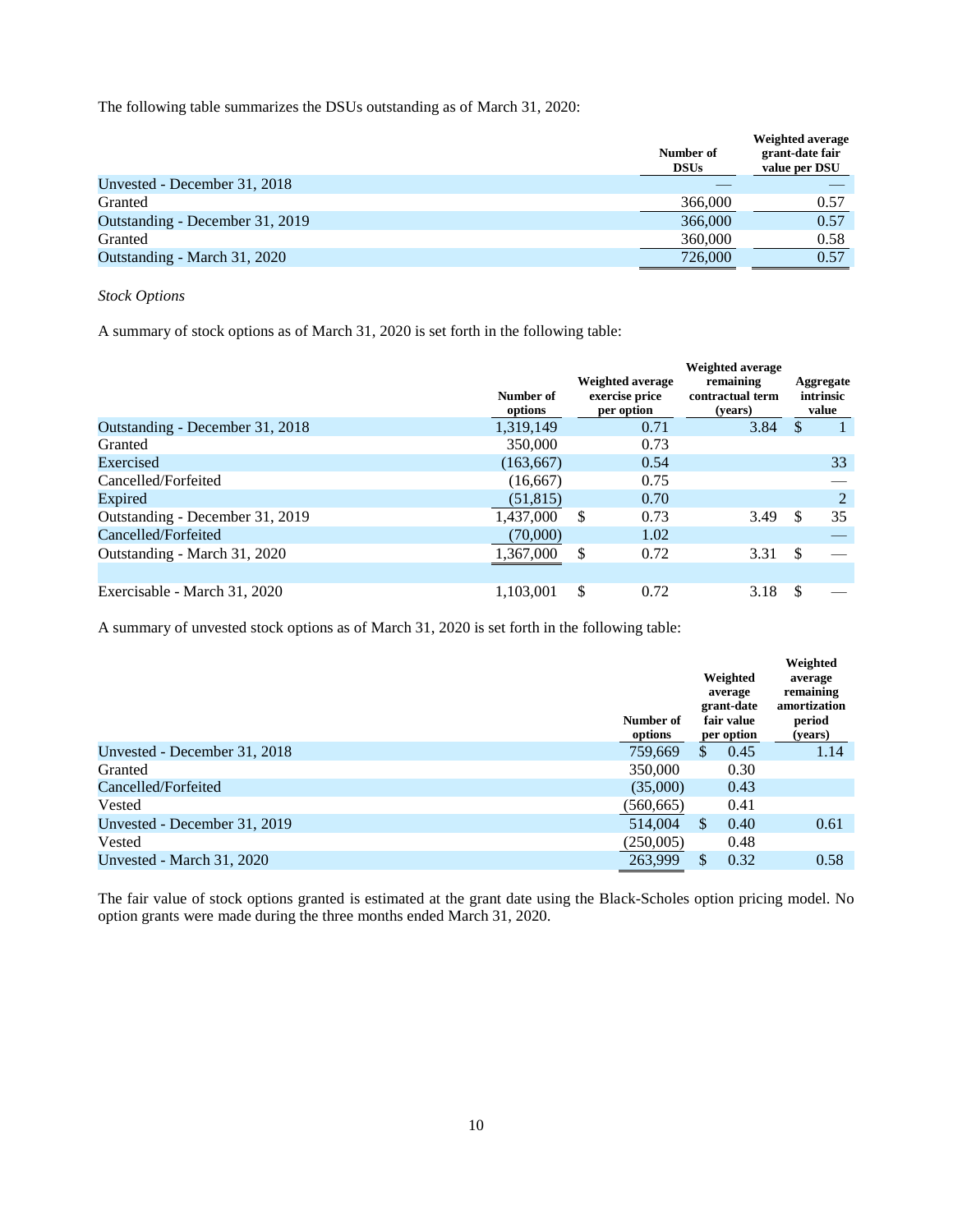## *Phantom Units*

A summary of unvested phantom units as of March 31, 2020 is set forth in the following table:

|                              |                            | Weighted average<br>remaining |
|------------------------------|----------------------------|-------------------------------|
|                              | Number of<br>phantom units | vesting term<br>(years)       |
| Unvested - December 31, 2018 | 265,000                    |                               |
| Cancelled/forfeited          | (32,667)                   |                               |
| Vested                       | (88, 333)                  |                               |
| Unvested - December 31, 2019 | 144,000                    | 1.00                          |
| Unvested - March 31, 2020    | 144,000                    | 0.75                          |

#### **7.** *Provision for Environmental Liability*

Vista maintains a \$240 provision for reclamation costs attributable to certain mining claims previously held by the Company should no other potentially responsible parties be identified.

#### **8.** *Commitments and Contingencies*

Our exploration and development activities are subject to various laws and regulations governing the protection of the environment. These laws and regulations are continually changing and are generally becoming more restrictive. As such, future expenditures that may be required for compliance with these laws and regulations cannot be predicted. We conduct our operations in an effort to minimize effects on the environment and believe our operations are in compliance with applicable laws and regulations in all material respects.

Under our agreement with the Jawoyn Association Aboriginal Corporation (the "JAAC"), the JAAC will be entitled to an annual cash payment, or payment in kind, equal to 1% of the value of the annual gold production from the current mining licenses, and a 1% NSR on other metals, subject to a minimum payment of A\$50 per year. In addition, our agreement requires that we offer the JAAC the opportunity to establish a joint venture with Vista holding a 90% participating interest and the JAAC holding a 10% participating interest in Mt Todd.

#### **9.** *Fair Value Accounting*

The following table sets forth the Company's assets measured at fair value by level within the fair value hierarchy. As required by accounting guidance, assets are classified in their entirety based on the lowest level of input that is significant to the fair value measurement.

|                   |              | Fair value at March 31, 2020    |                |  |  |
|-------------------|--------------|---------------------------------|----------------|--|--|
|                   | <b>Total</b> | <b>Level 1</b>                  | <b>Level 3</b> |  |  |
| Other investments | 2.247        | 2.247                           |                |  |  |
|                   |              | Fair value at December 31, 2019 |                |  |  |
|                   | Total        | <b>Level 1</b>                  | <b>Level 3</b> |  |  |
| Other investments | 3.676        | 3.676                           |                |  |  |

Our investment in Midas Gold Shares and Nusantara Shares shares are classified as Level 1 of the fair value hierarchy as they are valued at quoted market prices in an active market.

There have been no transfers between levels in 2020, nor have there been any changes in valuation techniques.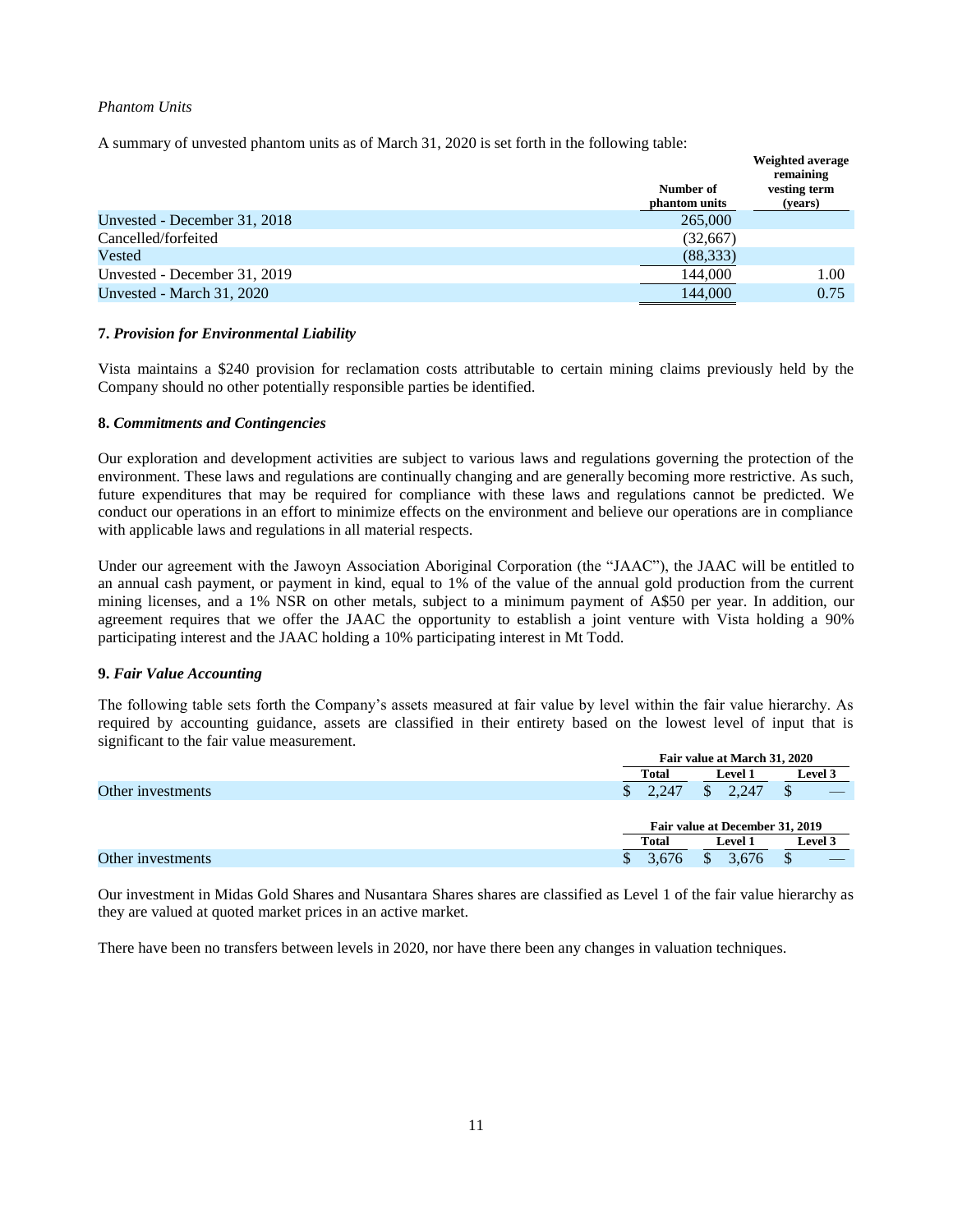# **10.** *Geographic and Segment Information*

The Company has one reportable operating segment. We evaluate, acquire, explore and advance gold exploration and potential development projects, which may lead to gold production or value adding strategic transactions. These activities are currently focused principally in Australia. We reported no revenues during the three months ended March 31, 2020 and 2019. Geographic location of mineral properties and plant and equipment is provided in Notes 4 and 5, respectively.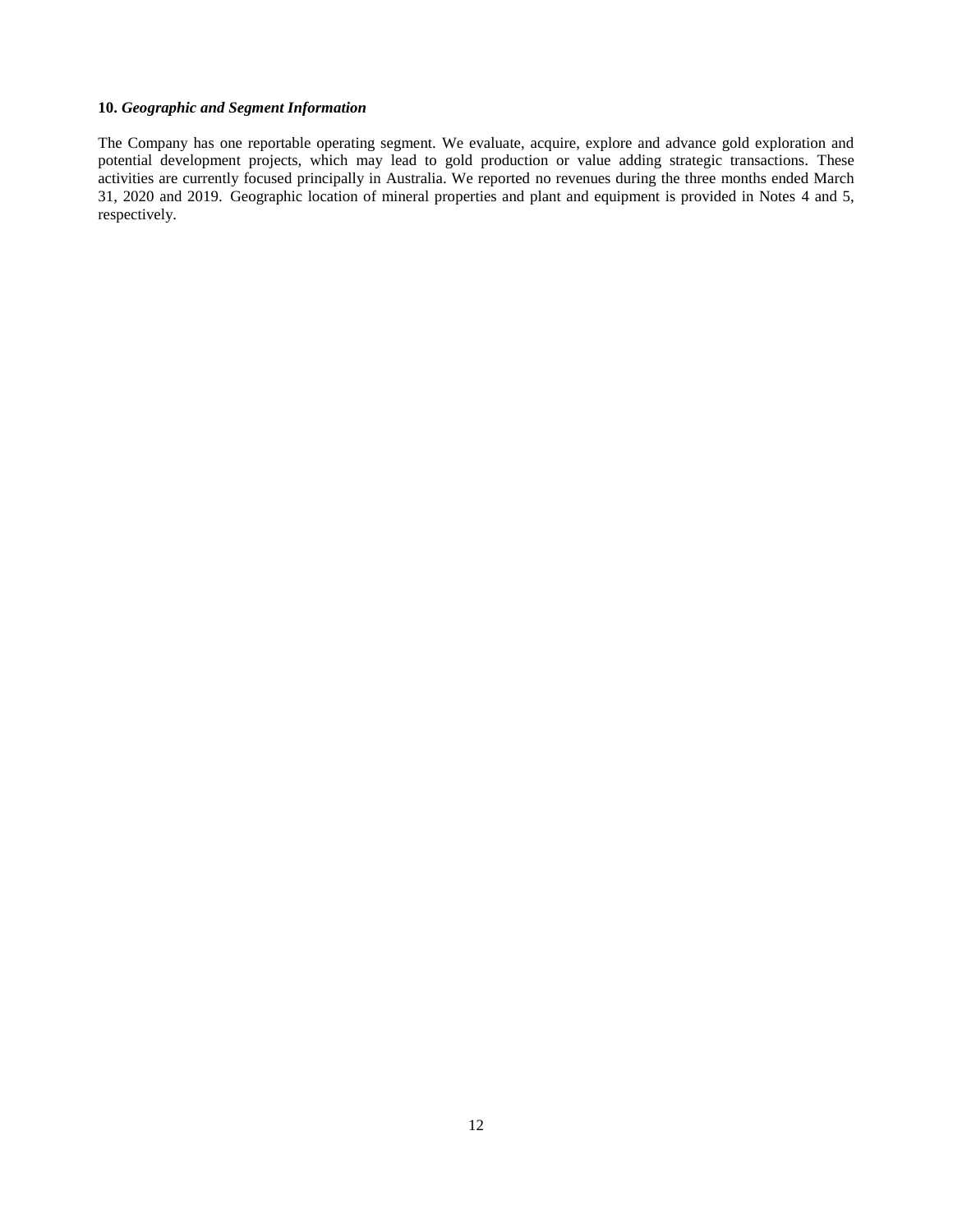# <span id="page-12-0"></span>**ITEM 2. MANAGEMENT'S DISCUSSION AND ANALYSIS OF FINANCIAL CONDITION AND RESULTS OF OPERATIONS.**

*The following discussion and analysis should be read in conjunction with our unaudited condensed consolidated financial statements for the three months ended March 31, 2020, and the related notes thereto, which have been prepared in accordance with generally accepted accounting principles in the United States. This discussion and analysis contains forward-looking statements and forward-looking information that involve risks, uncertainties and assumptions. Our actual results may differ materially from those anticipated in these forward-looking statements and information as a result of many factors. See section heading "Note Regarding Forward-Looking Statements" below.*

# *All dollar amounts stated herein are in U.S. dollars in thousands, except per share and per ounce amounts and currency exchange rates unless specified otherwise. References to \$ are to United States dollars and to A\$ are to Australian dollars.*

# **Overview**

Vista Gold Corp. and its subsidiaries (collectively, "Vista," the "Company," "we," "our," or "us") operate in the gold mining industry. We are focused on evaluation, acquisition, exploration and advancement of gold exploration and potential development projects, which may lead to gold production or value adding strategic transactions such as earn-in right agreements, option agreements, leases to third parties, joint venture arrangements with other mining companies, or outright sales of assets for cash and/or other consideration. We look for opportunities to improve the value of our gold projects through exploration drilling and/or technical studies focused on optimizing previous engineering work. We do not currently generate cash flows from mining operations.

The Company's flagship asset is its 100% owned Mt Todd gold project ("Mt Todd" or the "Project") in Northern Territory, Australia. Mt Todd is the largest undeveloped gold project in Australia. We have invested substantial amounts to evaluate, engineer, permit and de-risk the Project. We believe these efforts have added to the underlying value of the Project and demonstrate strong development potential. In September 2019, Vista announced the positive results of an updated preliminary feasibility study (the "2019 PFS") for Mt Todd. Process improvements reflected in the 2019 PFS include improved estimated gold recovery and increased estimated gold production at Mt Todd.

As of March 31, 2020, the Company held 6.2 million common shares of Midas Gold Corp. ("Midas Gold Shares"), a non-core project in Mexico subject to a third-party option agreement, royalty interests in the United States and Indonesia, mill equipment not in use and listed for sale, and other miscellaneous holdings of third-party equity securities.

#### **COVID-19 Pandemic Update**

The COVID-19 pandemic is having a significant impact on human life and health, and on the global economy, financial markets and commodities. The full extent and impact of the COVID-19 pandemic in human and financial terms remains unknown. The slowdown in economic activity resulting from the global response to slow the spread of COVID-19 is elevating the prospects of a severe global recession, which is causing many countries to introduce economic stimulus measures. Financial, oil and certain other commodity markets have declined significantly and remain highly volatile. Precious metals, while volatile, have recently demonstrated an upward trend.

The global response undertaken to slow the spread of COVID-19 commonly includes travel restrictions, stay-at-home orders and social distancing. These and other actions are causing many entities to suspend operations, re-direct resources and defer activities. The impact on investors, banking institutions, businesses, the global economy or financial and commodity markets may have a material adverse impact on the Company's financial condition and results of operations.

Vista is responding to the COVID-19 pandemic to ensure the health and safety of its employees and other stakeholders. Corporate activities continue with personnel working remotely. Corporate travel and participation in conferences has been replaced by an increased use of video conferencing technology. In Australia, Mt Todd is classified as a critical business and is operating under a COVID-19 Management and Mitigation Plan. Direct costs to implement this plan were minimal. To date, our workforce remains healthy and free of symptoms of the virus. Vista has experienced a decline in the value of its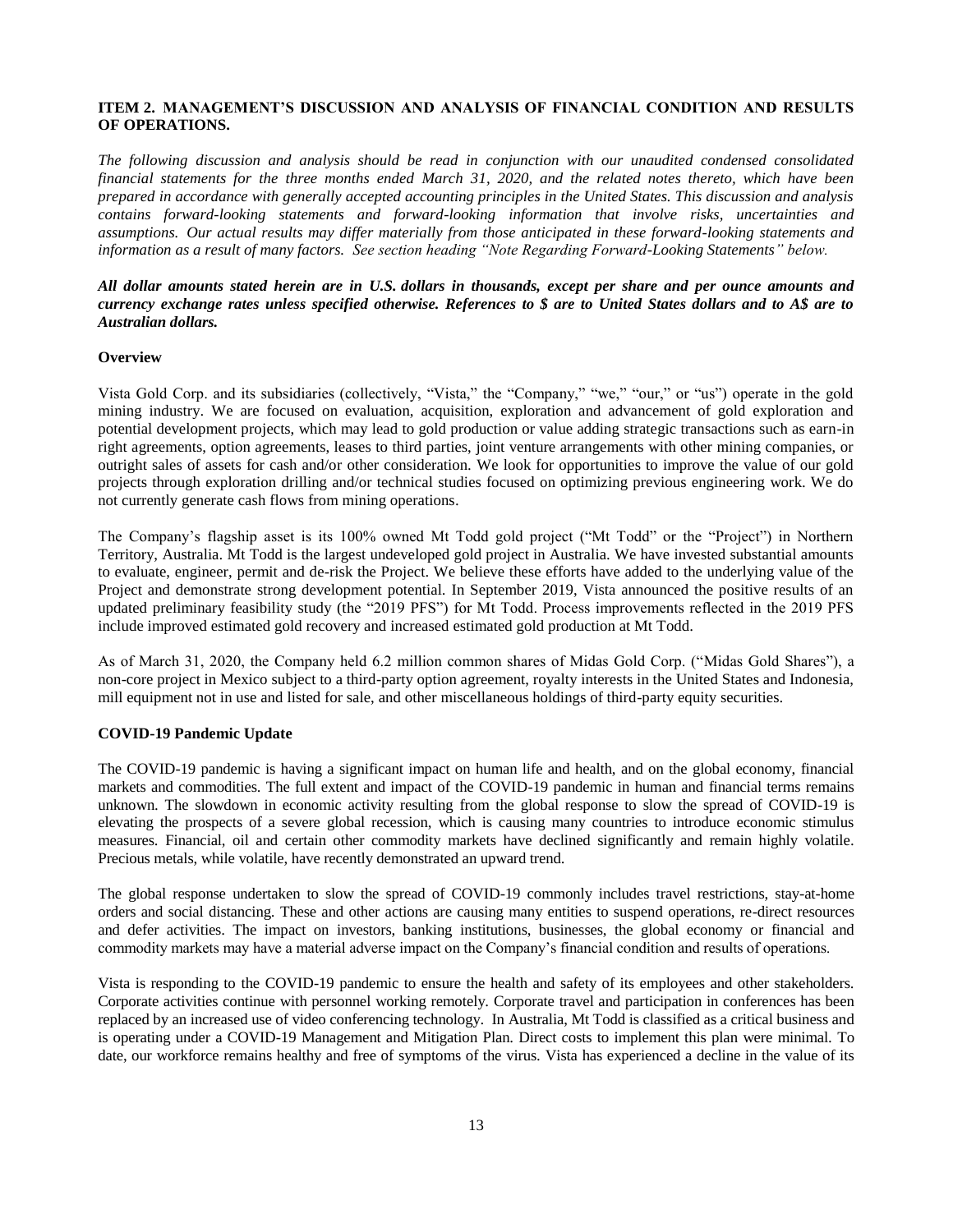other investments and expects to incur ongoing costs while certain corporate objectives are delayed. These and other conditions may ultimately have a material adverse impact on the Company's financial condition and results of operations. See "Liquidity and Capital Resources" and "Risk Factors" for additional information.

#### **Results from Operations**

#### *Summary*

Consolidated net loss for the three months ended March 31, 2020 and 2019 was \$3,500 and \$2,652 or \$0.03 and \$0.03 per share, respectively. The principal components accounting for this year-over-year change is discussed below.

The Company had \$4,922 of working capital and no debt as of March 31, 2020.

#### *Exploration, property evaluation and holding costs*

Exploration, property evaluation and holding costs were \$948 and \$946 during the three months ended March 31, 2020 and 2019, respectively. These costs remained relatively constant for the three months ended March 31, 2020 compared to the same period last year. Vista realized a benefit of approximately \$40 due to a stronger U.S. dollar compared to the Australian dollar and incurred lower costs for monitoring and water discharge. Offsetting these reductions was non-cash stock-based compensation, which was \$64 and \$10 for the three months ended March 31, 2020 and 2019, respectively.

#### *Corporate administration*

Corporate administration costs were \$1,376 and \$1,147 during the three months ended March 31, 2020 and 2019, respectively. The three months ended March 31, 2020 and 2019 included non-cash stock-based compensation of \$324 and \$41, respectively.

#### *Non-operating income and expenses*

#### *Gain/(Loss) on other investments*

Gain/(Loss) on other investments was \$(1,129) and \$(624) for the three months ended March 31, 2020 and 2019, respectively. These amounts resulted from changes in fair value of our Midas Gold Shares and Nusantara Resources Limited shares ("Nusantara Shares"). The Company sold 642,000 Midas Gold Shares and received net proceeds of \$300 with a realized loss of \$15 during the three months ended March 31, 2020. There were no Midas Gold Share sales during the three months ended March 31, 2019.

# **Financial Position, Liquidity and Capital Resources**

#### *Operating activities*

Net cash used in operating activities was \$1,743 and \$1,758 for the three months ended March 31, 2020 and 2019, respectively. This relative stability in operating cashflows reflects reduced expenditures due to a stronger U.S. dollar compared to the Australian dollar and lower costs for monitoring and water discharge at Mt Todd, partially offset by a minor increase in corporate expenditures.

#### *Investing activities*

Net cash provided by investing activities was \$2,599 and \$1,045 for the three months ended March 31, 2020 and 2019, respectively. Disposition of short-term investments, net of acquisitions, increased during 2020 by \$1,314 compared to the same period in 2019. The Company also realized \$300 from the sale of Midas Gold Shares during the three months ended March 31, 2020 while other net investing proceeds were \$60 for the same period in 2019.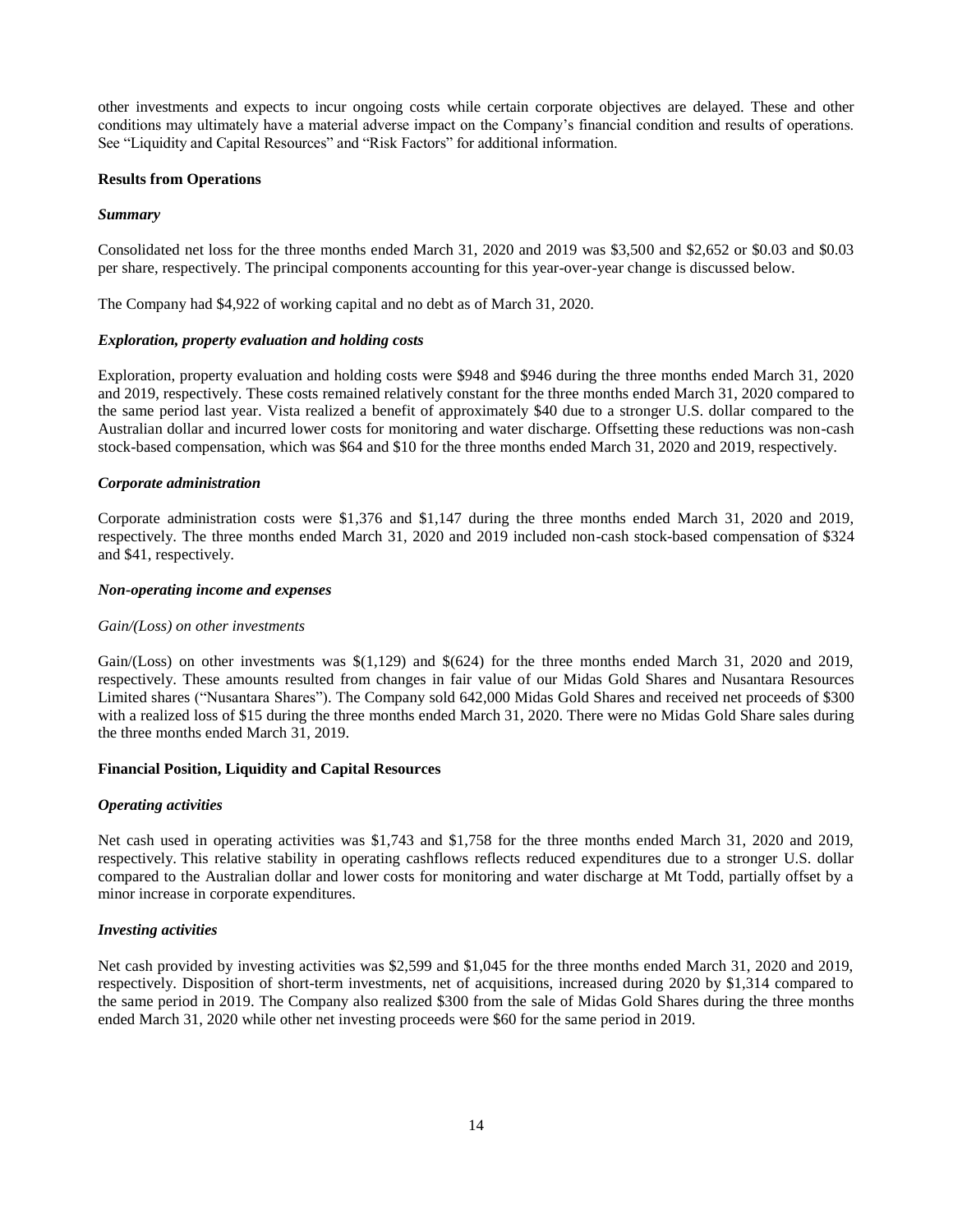#### *Financing activities*

During the three months ended March 31, 2020 and 2019, net cash of \$nil and \$20, respectively, was provided by financing activities. The net amount received during the three months ended March 31, 2019 was proceeds from exercises of stock options, offset by payments of employee withholding tax obligations in lieu of issuing common shares.

#### *Liquidity and capital resources*

Cash and short-term investments as of March 31, 2020 decreased by \$1,443 to \$3,225 from \$4,668 at December 31, 2019 due mainly to expenditures for operating activities, offset partially by proceeds of \$300 from sales of Midas Gold Shares. Our working capital decreased by \$2,834 to \$4,922 at March 31, 2020 from \$7,756 at December 31, 2019 due mainly to the decrease in cash and short-term investments and an unrealized loss of \$1,129 resulting from a reduction in fair value of equity securities included in other investments, primarily the Midas Gold Shares, which declined significantly at the onset of the COVID-19 pandemic. While the fair value of the Midas Gold Shares has recovered partially, there can be no assurances that the previous fair value will be attained.

Vista is responding to the COVID-19 pandemic to ensure the health and safety of its employees and other stakeholders. To date, the current direct effect on Vista's liquidity and capital resources is largely limited to a decline in value of Midas Gold Shares held at March 31, 2020 and ongoing costs incurred while certain corporate objectives are delayed. The duration of global travel restrictions and the extent of economic recovery as restrictions ease may affect the Company's ability to raise additional working capital on reasonable terms, or at all, and is likely to delay arranging a potential strategic partner for Mt Todd and monetizing non-core assets. Extended delays will continue to affect Vista's liquidity and capital resources and may ultimately have a material adverse effect on Vista's short-term and long-term financial position and results of operations.

Despite these conditions, we believe our existing working capital at March 31, 2020, together with other potential future sources of non-dilutive financing, will be sufficient to fully fund our currently planned activities for more than 12 months.

The Company continues to focus on monetizing non-dilutive sources of funding. Potential future sources of non-dilutive financing include sale of Midas Gold Shares, future option payments under the Awak Mas royalty and Los Reyes option agreements, and sales of other non-core assets including our mill equipment and other royalties. Vista received notice on April 29, 2020 that the counterparty exercised its option for partial cancellation of the Awak Mas royalty, requiring that the counterparty deliver a \$2,400 payment to the Company by May 8, 2020. If this payment is received, the counterparty will then have the right at its discretion to cancel the remaining balance of the royalty for an additional payment of \$2,500 due by April 30, 2021. Should the counterparty not make the \$2,400 payment, Vista retains the full royalty interests and can pursue alternative monetization strategies. The final Los Reyes option agreement payment in the amount of \$1,500 is due, at the discretion of Prime Mining, in October 2021. Vista has previously received \$4,500 in option payments from Prime Mining. Vista also holds other royalty and property interests that it may seek to monetize. The Company's mill equipment is being marketed by a third-party pre-owned mining equipment dealer.

If other potential sources of non-dilutive financing cannot be realized within the timeframe or for the amounts required to meet obligations when due, Vista will be required to raise additional capital through equity issuances, or other means. Among other means that are available, the Company has an at-the-market offering agreement (the "ATM Agreement") with H. C. Wainwright & Co., LLC ("Wainwright") to provide additional balance sheet flexibility at a potentially lower cost than other means of equity issuances.

Under the ATM Agreement the Company may, but is not obligated to, issue and sell common shares of the Company ("Common Shares") through Wainwright as sales manager in an at-the-market offering under a prospectus supplement to a base shelf prospectus for aggregate sales proceeds of up to \$10,000 (the "ATM Program"). The ATM Agreement will remain in full force and effect until the earlier of August 31, 2020, or the date that the ATM Agreement is terminated in accordance with its terms. Offers or sales of Common Shares under the ATM Program will be made only in the United States, subject to an effective registration statement under the U.S. Securities Act of 1933, as amended, and no offers or sales of Common Shares under the ATM Agreement will be made in Canada. The Common Shares will be distributed at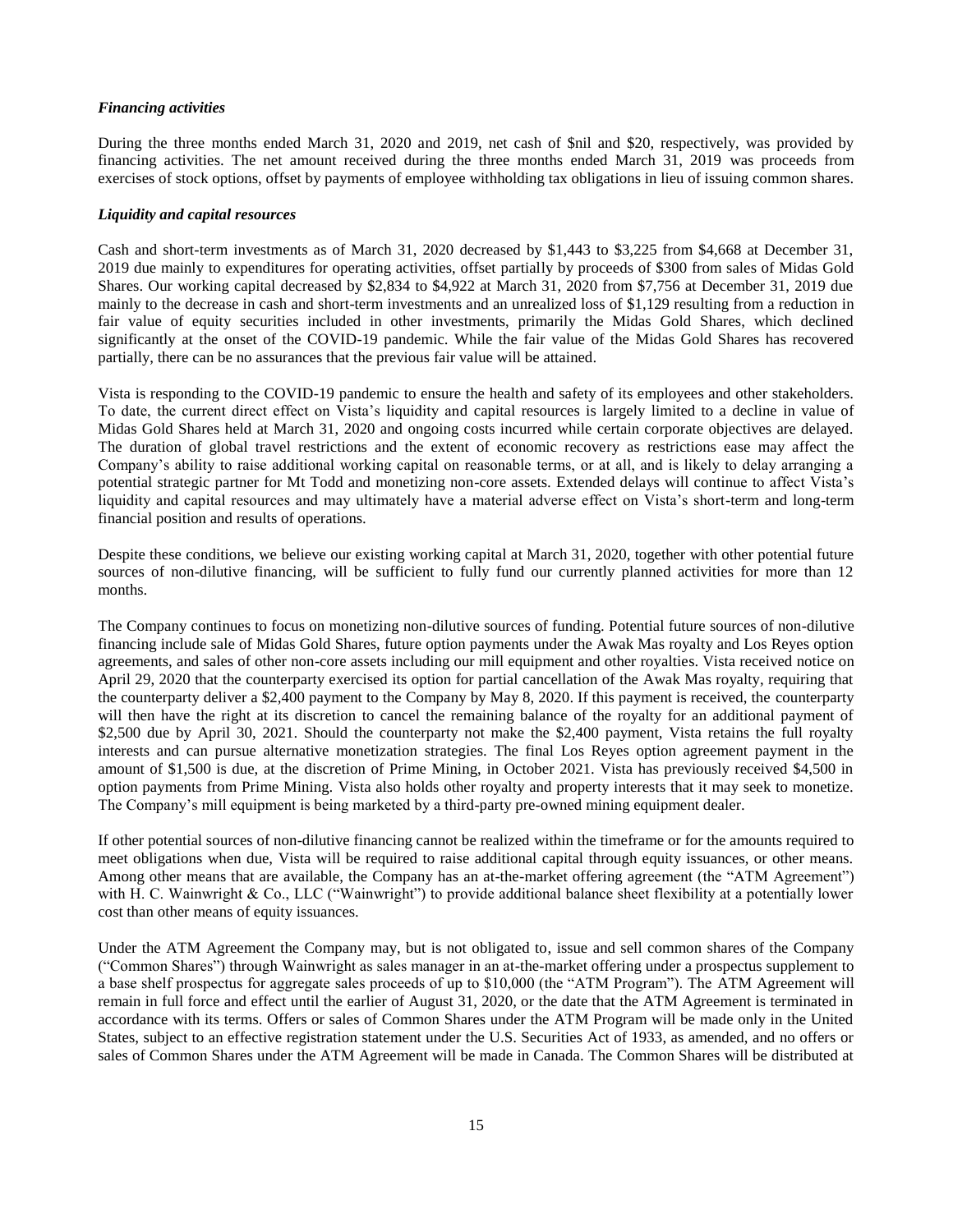market prices prevailing at the time of sale. At March 31, 2020 no offers or sales had been made under the ATM Program. Subsequent to March 31, 2020 through April 20, 2020, we sold an aggregate of 200,000 Common Shares under the ATM Program at an average price of \$0.63 per share for total proceeds of approximately \$127.

Vista's viability beyond 12 months is dependent upon our ability to maintain a low expenditure profile, realize value from non-dilutive assets, and, if necessary, issue additional equity or find other means of financing to secure sufficient funding. Our objective is to maintain adequate liquidity and seek to preserve and enhance the value of our core assets in order to assure positive equity returns to our shareholders. The underlying value and recoverability of the amounts shown as mineral properties and plant and equipment in our Condensed Consolidated Balance Sheets are dependent on our ability to attract sufficient capital resources to execute our strategy and the ultimate success of our programs to enhance value, most importantly at Mt Todd.

#### **Fair Value Accounting**

The following table sets forth the Company's assets measured at fair value by level within the fair value hierarchy. As required by accounting guidance, assets are classified in their entirety based on the lowest level of input that is significant to the fair value measurement.

|                   |       | Fair value at March 31, 2020    |                |  |  |
|-------------------|-------|---------------------------------|----------------|--|--|
|                   | Total | <b>Level 1</b>                  | Level 3        |  |  |
| Other investments | 2.247 | 2.247                           | Φ              |  |  |
|                   |       |                                 |                |  |  |
|                   |       | Fair value at December 31, 2019 |                |  |  |
|                   | Total | <b>Level 1</b>                  | <b>Level 3</b> |  |  |
| Other investments | 3.676 | 3.676                           | ◡              |  |  |

Our investment in Midas Gold Shares and Nusantara Shares are classified as Level 1 of the fair value hierarchy as they are valued at quoted market prices in an active market.

There have been no transfers between levels in 2020, nor have there been any changes in valuation techniques.

#### **Off-Balance Sheet Arrangements**

We have no off-balance sheet arrangements.

#### **Contractual Obligations**

We have no material contractual obligations as of March 31, 2020.

# **Project Updates**

#### *Mt Todd Gold Project, Northern Territory, Australia*

The following scientific and technical information about Mt Todd has been reviewed and approved by Mr. John Rozelle, Senior Vice President of Vista. Mr. Rozelle is a qualified person as defined by Canadian National Instrument 43-101 – *Standards of Disclosure for Mineral Projects* ("NI 43-101").

#### *Environmental Approvals and Metallurgical Optimization Program*

In January 2018, we announced that the "authorization of a controlled activity" at Mt Todd, as required under the *Environment Protection and Biodiversity Act*, as it relates to the Gouldian Finch, had been approved by the Australian Commonwealth Department of Environment and Energy. With this authorization, Vista has all major environmental approvals necessary to allow development of Mt Todd.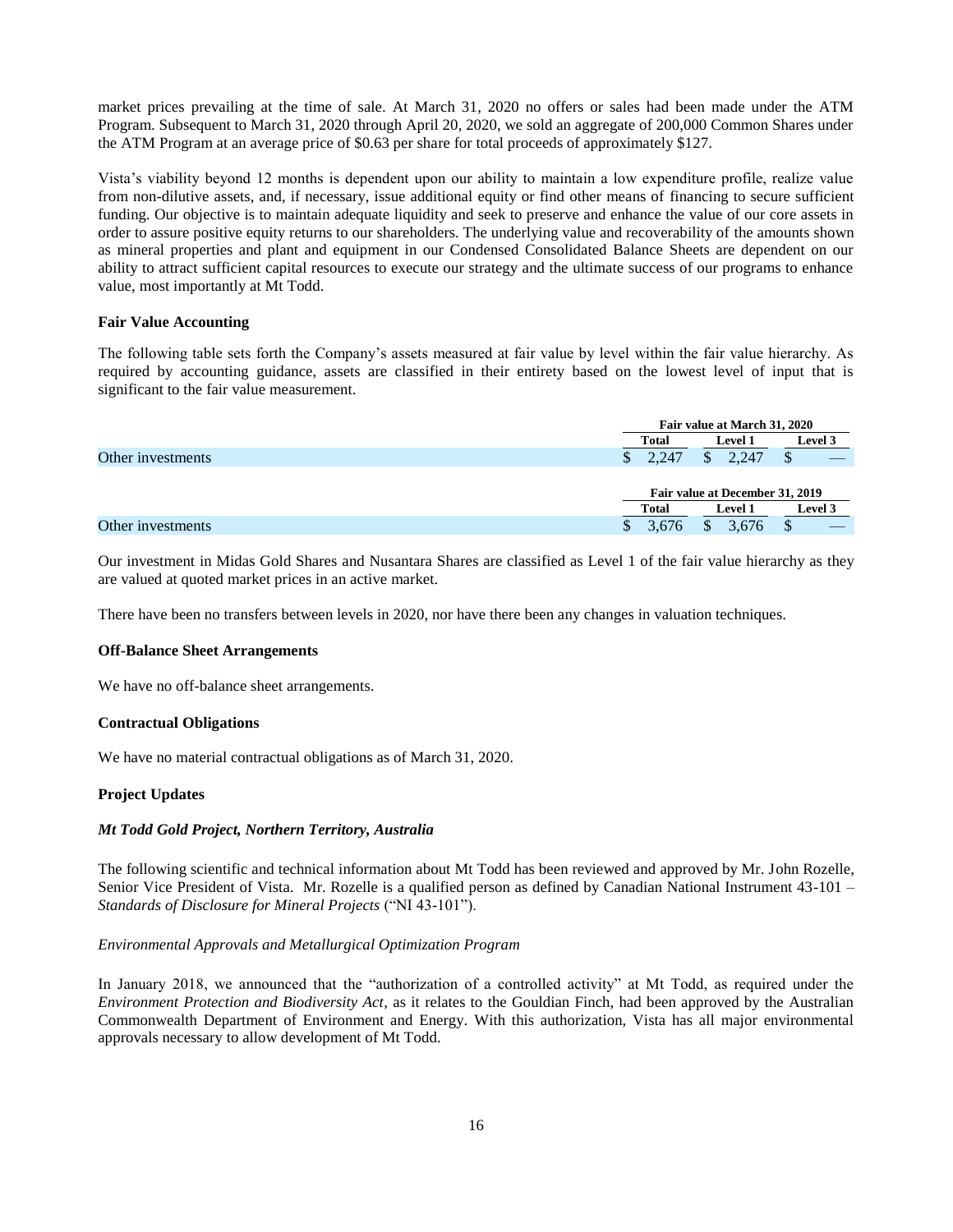Subsequent to the issuance of the Company's pre-feasibility study in 2018 (the "2018 PFS"), Vista initiated additional metallurgical optimization testing. The objective of this program was to determine overall gold recoveries at finer grind sizes and evaluate the efficiency of the FLSmidth VXP mills as opposed to the Glencore ISA mills, which were contemplated in the 2018 PFS. As a result of this test work and related leach recovery tests, a final grind size of 80% passing 40 microns (µm) was selected. The outcomes of our metallurgical testing and other findings were incorporated into an updated PFS (see 2019 PFS, below), which was issued in October 2019.

In support of the metallurgical test work, we completed four additional large diameter core holes and extracted approximately 6 tonnes of higher-grade material from the Batman deposit. We prepared two additional 2.5 tonne composite samples for high-pressure grinding roll crushing and sorting tests using the same equipment as previous test work. The two 2.5 tonne tests were prepared to confirm the efficiency of sorting higher-grade ores. Additional feasibility-study-level grinding tests with manufacturers of fine grinding mills were completed in order to obtain material for further metallurgical studies and specific operating data for future design and evaluation work. We also completed additional testing with an impeller manufacturer in order to achieve optimal efficiency at designed slurry densities and P80 product particle size.

In August 2019, we announced the results of the 2019 fine grinding tests completed on samples of various grade ranges, under the direction of Resource Development Inc. These tests confirm that the Mt Todd ore can be efficiently ground to a finer final product size with lower power consumption in the grinding circuit than estimated in the 2018 PFS. Leaching the finer final product size material reconfirmed higher recoveries at finer grind sizes. It also demonstrated that at 40µm grind size, the tail grade is nearly constant, with minor changes easily definable within specific head-grade ranges.

Vista's latest metallurgic test programs have confirmed: (1) the efficiency of ore sorting across a broad range of head grades and the natural concentration of gold in the screen undersize material prior to sorting; (2) the efficiency of fine grinding and improved gold leach recoveries at an 80% passing grind size of 40 microns; and (3) the selection of FLSmidth VXP mill as the preferred fine-grinding mill.

#### *2019 PFS*

In September 2019, we announced the results of an updated preliminary feasibility study for the Mt Todd project and in October 2019 we filed a technical report entitled "NI 43-101 Technical Report Mt Todd Gold Project 50,000 tpd Preliminary Feasibility Study Northern Territory, Australia" with an effective date of September 10, 2019 and an issue date of October 7, 2019 (the "2019 PFS"). The 2019 PFS was based on the results of metallurgical testing, a comprehensive review of the Project and the re-design of elements of the process flow sheet, and most importantly, grinding circuit design changes. Key inputs that changed in the 2019 PFS include higher gold recoveries due to the finer grind size, a higher gold price, and improved foreign exchange rates.

The process improvement efforts resulted in revised estimates that reflect reduced operating costs, increased gold recovery and higher gold production. In addition, we commissioned an independent benchmarking study to assess the appropriateness of capital and operating cost estimates, construction and ramp-up schedules, owner's costs and key components of the Mt Todd project. Recommendations from the study were incorporated, as appropriate, in the 2019 PFS. We also updated revenue, capital, and operating costs based on current market conditions and recent quotes from suppliers.

The 2019 PFS evaluates two development scenarios: a 50,000 tpd project that develops more of the Mt Todd resource and generates a larger net present value ("NPV") (the "Base Case"); and a smaller and higher-grade 33,000 tpd project (the "Alternate Case"). The Alternate Case of the 2019 PFS supersedes a similar study in the 2018 PFS, but is not deemed material. The Alternate Case is disclosed in the 2019 PFS.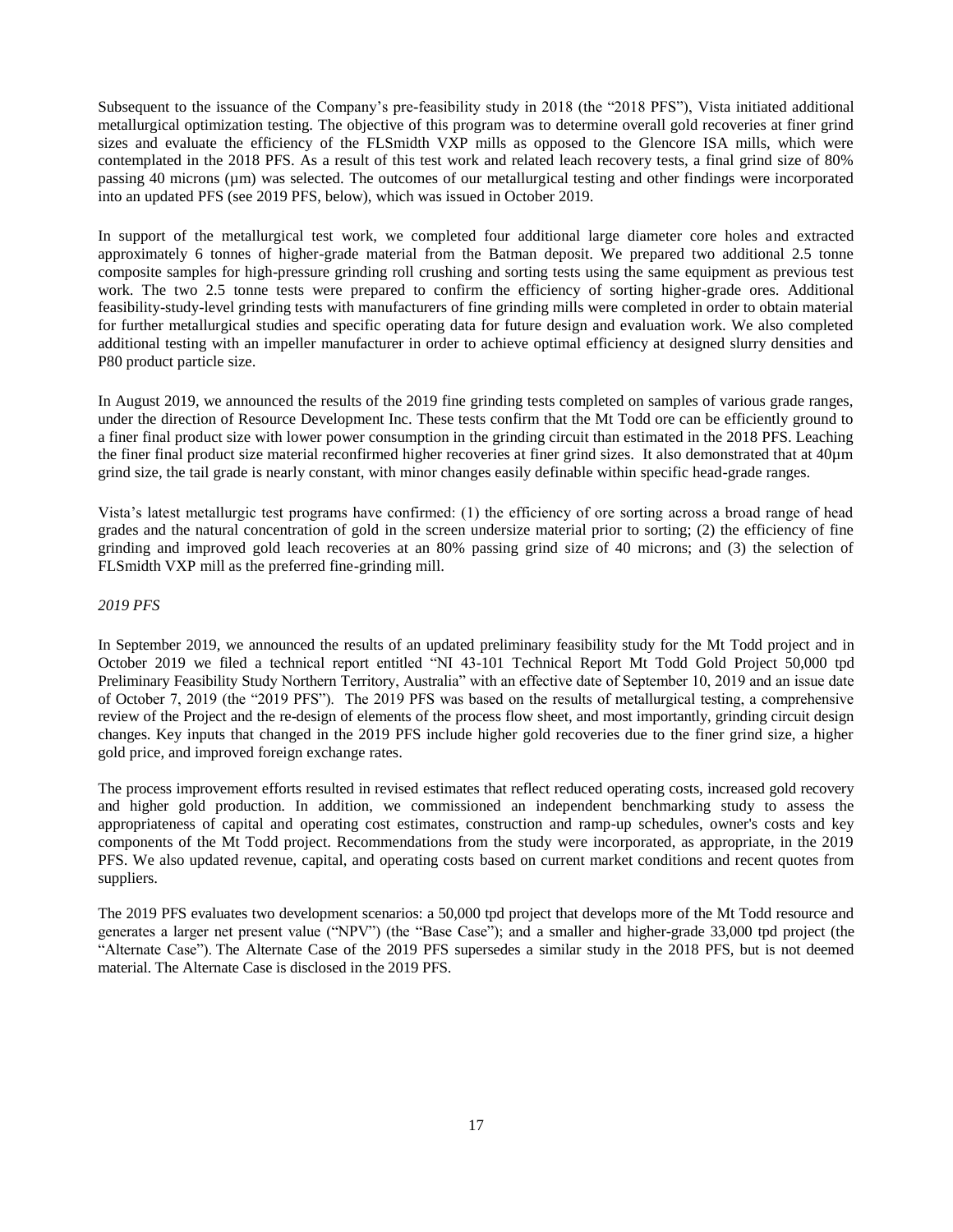Highlights of the 2019 PFS Base Case are presented in the table below:

|                                         | Years 1-5            |     | Life of Mine (13 years) |
|-----------------------------------------|----------------------|-----|-------------------------|
| Average Milled Grade (g Au/t)           | 0.96                 |     | 0.82                    |
| Payable Gold Annual Average (000's ozs) | 495                  |     | 413                     |
| Payable Gold Total (000's ozs)          | 2,476                |     | 5,305                   |
| Gold Recovery                           | 92.3 %               |     | 91.9 %                  |
| Cash Costs $(\frac{6}{2})^{(2)}$        | 575<br><sup>\$</sup> | \$  | 645                     |
| AISC $(\frac{6}{2})^{(2)}$              | \$<br>688            | \$. | 746                     |
| Strip Ratio (waste:ore)                 | 2.65                 |     | 2.52                    |
| Initial Capital (\$ millions)           |                      | \$  | 826                     |
| After-tax NPV $_{5\%}$ (\$ millions)    |                      | \$  | 823                     |
| After-tax IRR                           |                      |     | 23.4 %                  |
| After-tax Payback (Production Years)    |                      |     | 2.9                     |

*Notes: Economics presented using \$1,350/oz gold and a flat \$0.70:A\$1.00 exchange rate and assumes deferral of certain Northern Territory tax obligations as well as realization of equipment salvage values at the end of the mine life. The mine plan includes both proven and probable reserves.* 

- *(1) Cash Costs per ounce is a non-GAAP financial measure; see the Non-GAAP Financial Measures section below for additional disclosure.*
- *(2) All-in Sustaining Costs ("AISC") per ounce is a non-GAAP financial measure; see the Non-GAAP Financial Measures section below for additional disclosure.*

The following table illustrates the sensitivity of the Base Case after-tax economics to variable gold prices and foreign exchange assumptions:

| Foreign         | <b>Gold Price</b>             |             |       |             |           |             |            |             |            |             |
|-----------------|-------------------------------|-------------|-------|-------------|-----------|-------------|------------|-------------|------------|-------------|
| <b>Exchange</b> | \$1,200<br>\$1,300<br>\$1,350 |             |       |             |           |             | \$1,400    |             | \$1,500    |             |
| (S/AS)          | <b>IRR</b>                    | $NPV_{5\%}$ | IRR   | $NPV_{5\%}$ | IRR       | $NPV_{5\%}$ | <b>IRR</b> | $NPV_{5\%}$ | <b>IRR</b> | $NPV_{5\%}$ |
| 0.60            | 21.6%                         | \$687       | 26.3% | \$895       | 28.4%     | \$994       | 30.5%      | \$1,094     | 34.7%      | \$1,296     |
| 0.65            | 19.2%                         | \$604       | 23.7% | \$807       | 25.8%     | \$911       | 27.9%      | \$1,011     | 32.0%      | \$1,209     |
| 0.70            | 16.9%                         | \$525       | 21.2% | \$718       | $23.4\%*$ | \$823*      | 25.4%      | \$928       | 29.4%      | \$1,126     |
| 0.75            | 14.7%                         | \$440       | 18.9% | \$636       | 20.9%     | \$734       | 23.1%      | \$839       | 27.0%      | \$1,043     |
| 0.80            | 12.6%                         | \$355       | 16.8% | \$557       | 18.8%     | \$652       | 20.7%      | \$750       | 24.7%      | \$954       |

\* *Assumptions used in the 2019 PFS.*

*Note: Changes in foreign exchange rates are only applied to operating costs and not applied to either initial or sustaining capital costs.*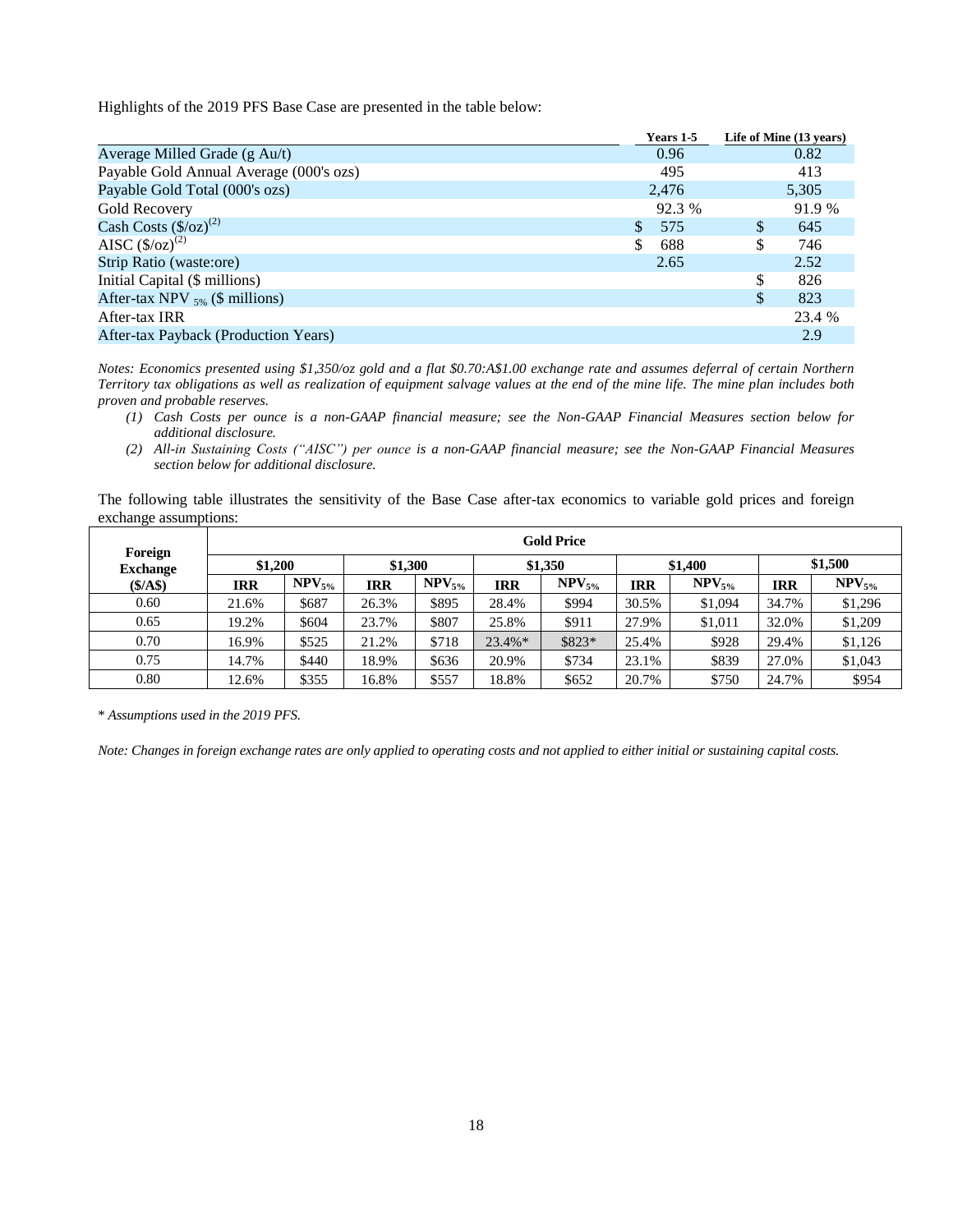Key capital expenditures for Base Case initial and sustaining capital requirements are:

| Capital Expenditures (\$ Millions, except per ounce amount)                           |              | <b>Initial</b><br>Capital |   | <b>Sustaining</b><br>Capital |
|---------------------------------------------------------------------------------------|--------------|---------------------------|---|------------------------------|
| Mining                                                                                | $\mathbb{S}$ | 121                       | S | 406                          |
| <b>Process Plant</b>                                                                  |              | 367                       |   | 17                           |
| <b>Project Services</b>                                                               |              | 109                       |   | 72                           |
| Project Infrastructure                                                                |              | 26                        |   |                              |
| Site Establishment & Early Works                                                      |              | 18                        |   |                              |
| Management, Engineering, EPCM Services                                                |              | 82                        |   |                              |
| <b>Preproduction Costs</b>                                                            |              | 16                        |   |                              |
| Contingency                                                                           |              | 87                        |   | 40                           |
| Sub-Total                                                                             | \$           | 826                       |   | 536                          |
| Asset Sale and Salvage                                                                |              |                           |   | (140)                        |
| <b>Total Capital</b>                                                                  | \$           | 826                       |   | $397^{(1)}$                  |
| Total Capital per payable ounce of gold<br><i>Notes: may not add due to rounding.</i> |              | 156                       |   | $\overline{75}^{(1)}$        |

*(1) Net of asset sales.*

The following table presents a breakdown of Base Case operating costs.

| <b>First 5 Years</b><br><b>Operating Cost</b> |           | <b>Life of Mine Cost</b> |                      |                     |
|-----------------------------------------------|-----------|--------------------------|----------------------|---------------------|
|                                               | Per tonne |                          | Per tonne            |                     |
|                                               | processed | Per ounce                | processed            | Per ounce           |
| Mining                                        | 6.51      | 234<br>S                 | 6.02<br><sup>S</sup> | 251<br><sup>S</sup> |
| Processing                                    | 7.82      | 281                      | 7.88                 | 328                 |
| Site General and Administrative               | 1.07      | 39                       | 1.11                 | 46                  |
| Jawoyn Royalty <sup>(1)</sup>                 | 0.38      | 14                       | 0.32                 | 14                  |
| <b>Water Treatment</b>                        | 0.07      | 2                        | 0.08                 | 4                   |
| <b>Tailings Management</b>                    | 0.08      | 3                        | 0.07                 | 3                   |
| Refining $Costs^{(1)}$                        | 0.09      | 3                        | 0.08                 | 3                   |
| Power Credit                                  |           |                          | (0.10)               | (4)                 |
| Total Cash Costs <sup>(2)</sup>               | \$16.01   | 575<br>S.                | \$15.48              | 645                 |

*Notes: May not add due to rounding.* 

*(1) Jawoyn Royalty and refinery costs calculated at \$1,350 per ounce gold.* 

*(2) Total Cash Costs is a non-GAAP financial measure; see the Non-GAAP Financial Measures section below for additional disclosure.*

The mine plan contemplates 221.0 million tonnes of ore containing an estimated 5.85 million ounces of gold at an average grade of 0.82 g Au/t to be processed over the 13-year operating life of the Project. Total recovered gold is expected to be 5.3 million ounces. Average annual gold production over the life of the Project is expected to be 413,400 ounces, averaging 495,100 ounces during the first five years of commercial operations, with 608,600 ounces produced in the first year of commercial operation. Commercial production is anticipated to begin after two years of construction and six months of commissioning and ramp-up.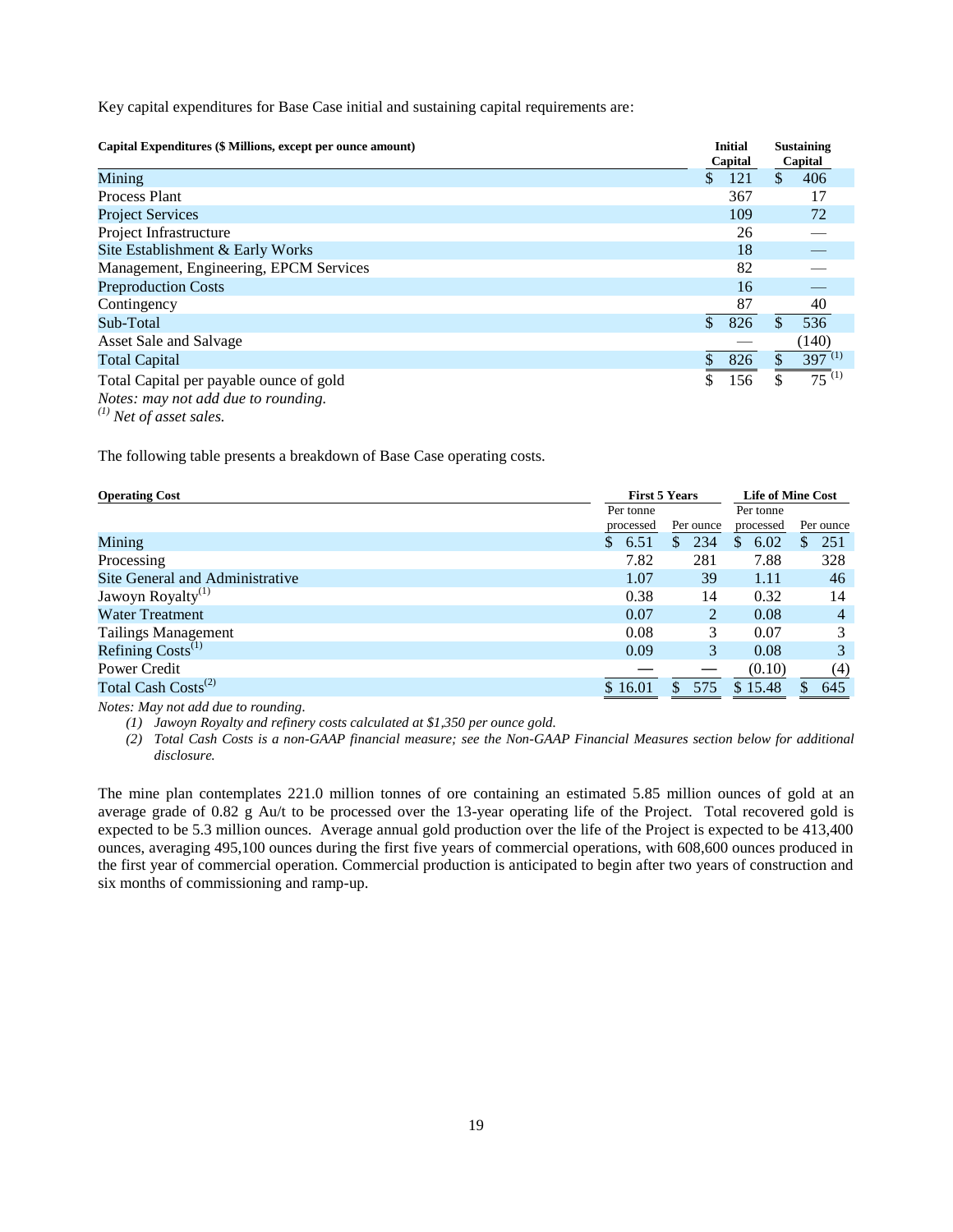The table below highlights the 2019 PFS Base Case production schedule.

|                |                  |            |                                               |                   | Feed                               | <b>Contained</b> | Mill              |
|----------------|------------------|------------|-----------------------------------------------|-------------------|------------------------------------|------------------|-------------------|
|                | <b>Ore Mined</b> | Waste      | <b>Strip Ratio</b>                            | <b>Milled Ore</b> | Grade (g)                          | <b>Ounces</b>    | <b>Production</b> |
| <b>Years</b>   | (kt)             | mined (kt) | (W:O)                                         | (kt)              | $\mathbf{A} \mathbf{u}/\mathbf{t}$ | (kozs)           | (kozs)            |
| (1)            | 2,859            | 8,802      | 3.08                                          |                   |                                    |                  |                   |
|                | 16,138           | 10,498     | 0.65                                          | 12,461            | 1.17                               | 469              | 430               |
| $\overline{2}$ | 15,613           | 47,536     | 3.04                                          | 17,750            | 0.85                               | 482              | 438               |
| 3              | 24,495           | 32,880     | 1.34                                          | 17,799            | 1.04                               | 593              | 541               |
| $\overline{4}$ | 15,586           | 76,531     | 4.91                                          | 17,750            | 0.70                               | 399              | 360               |
| 5              | 29,852           | 58,085     | 1.95                                          | 17,750            | 1.10                               | 629              | 574               |
| 6              | 8,984            | 87,011     | 9.69                                          | 17,750            | 0.78                               | 446              | 404               |
| 7              | 7,178            | 68,218     | 9.50                                          | 17,799            | 0.52                               | 298              | 264               |
| 8              | 13,482           | 56,598     | 4.20                                          | 15,129            | 0.61                               | 297              | 266               |
| 9              | 18,750           | 42,935     | 2.29                                          | 17,750            | 0.70                               | 397              | 358               |
| 10             | 28,653           | 29,747     | 1.04                                          | 17,750            | 0.93                               | 528              | 481               |
| 11             | 25,970           | 4,148      | 0.16                                          | 17,799            | 1.18                               | 674              | 618               |
| 12             | 127              |            | $\hspace{0.1mm}-\hspace{0.1mm}$               | 17,750            | 0.65                               | 371              | 334               |
| 13             |                  |            | $\qquad \qquad \overbrace{\qquad \qquad }^{}$ | 15,805            | 0.52                               | 265              | 237               |
| Total          | 207,687          | 522,990    | 2.52                                          | 221,041           | 0.82                               | 5,848            | 5,305             |

*Note: May not add due to rounding. Total milled ore includes material from the heap leach pad that is planned to be processed at the end of the mine life. The mine plan includes both proven and probable reserves.*

The mine plan in the 2019 PFS includes both proven and probable reserves and estimated total recovered gold at 5.3 million ounces. The table below presents the estimated mineral reserves for the Project.

| Mt. Todd Gold Project Mineral Reserves – 50,000 tpd, 0.40 g Au/t cut-off and \$1,250 per ounce gold |  |  |  |
|-----------------------------------------------------------------------------------------------------|--|--|--|
|-----------------------------------------------------------------------------------------------------|--|--|--|

|                                 | <b>Batman Deposit</b>   |                  |                               | <b>Heap Leach Pad</b>   |                             |                                             | <b>Ouigleys Deposit</b> |                |                                      | <b>Total</b>            |                                                |                                      |
|---------------------------------|-------------------------|------------------|-------------------------------|-------------------------|-----------------------------|---------------------------------------------|-------------------------|----------------|--------------------------------------|-------------------------|------------------------------------------------|--------------------------------------|
|                                 | <b>Tonnes</b><br>(000s) | Grade<br>(gAu/t) | Contained<br>Ounces<br>(000s) | <b>Tonnes</b><br>(000s) | Grade<br>$(g \text{ Au}/t)$ | <b>Contained</b><br><b>Ounces</b><br>(000s) | <b>Tonnes</b><br>(000s) | Grade<br>(g/t) | Contained<br><b>Ounces</b><br>(000s) | <b>Tonnes</b><br>(000s) | Grade<br>$(g \text{ Au}/t)$                    | Contained<br><b>Ounces</b><br>(000s) |
| Proven                          | 72,672                  | 0.88             | 2,057                         |                         |                             |                                             |                         |                |                                      | 72,672                  | 0.88                                           | 2,057                                |
| Probable                        | 135,015                 | 0.82             | 3,559                         | 13.354                  | 0.54                        | 232                                         |                         |                |                                      | 148.369                 | 0.79                                           | 3,791                                |
| Proven<br>&                     |                         |                  |                               |                         |                             |                                             |                         |                |                                      |                         |                                                |                                      |
| <b>Probable</b><br>$\mathbf{r}$ | 207,687                 | 0.84             | 5.616                         | 13.354<br>$\cdots$      | 0.54                        | 232<br>$\sim$                               |                         |                |                                      | 221,041<br>CDQI         | 0.82<br>$\overline{a}$<br>$\sim \cdot$ $\cdot$ | 5,848                                |

*Economic analysis conducted only on proven and probable mineral reserves. These reserves are not reserves under SEC Industry Guide 7 standards.*

For additional information on Mt Todd, see the 2019 PFS, which is available on SEDAR at www.sedar.com, EDGAR at www.sec.gov, as well as on Vista's website under "Mt Todd – Technical Reports." *See Cautionary Note to Investors regarding Estimates of Mineral Reserves and Resources below. The technical report is referenced for informational purposes only and is not incorporated herein by reference.*

The Company intends to continue to de-risk Mt Todd in a cost-effective manner while it seeks to secure a development partner. The 2019 PFS provides a solid basis for engagement with prospective development partners who management believe will recognize the value of Mt Todd and provide appropriate reward for Vista shareholders.

Mt Todd is without known mineral reserves under SEC Industry Guide 7.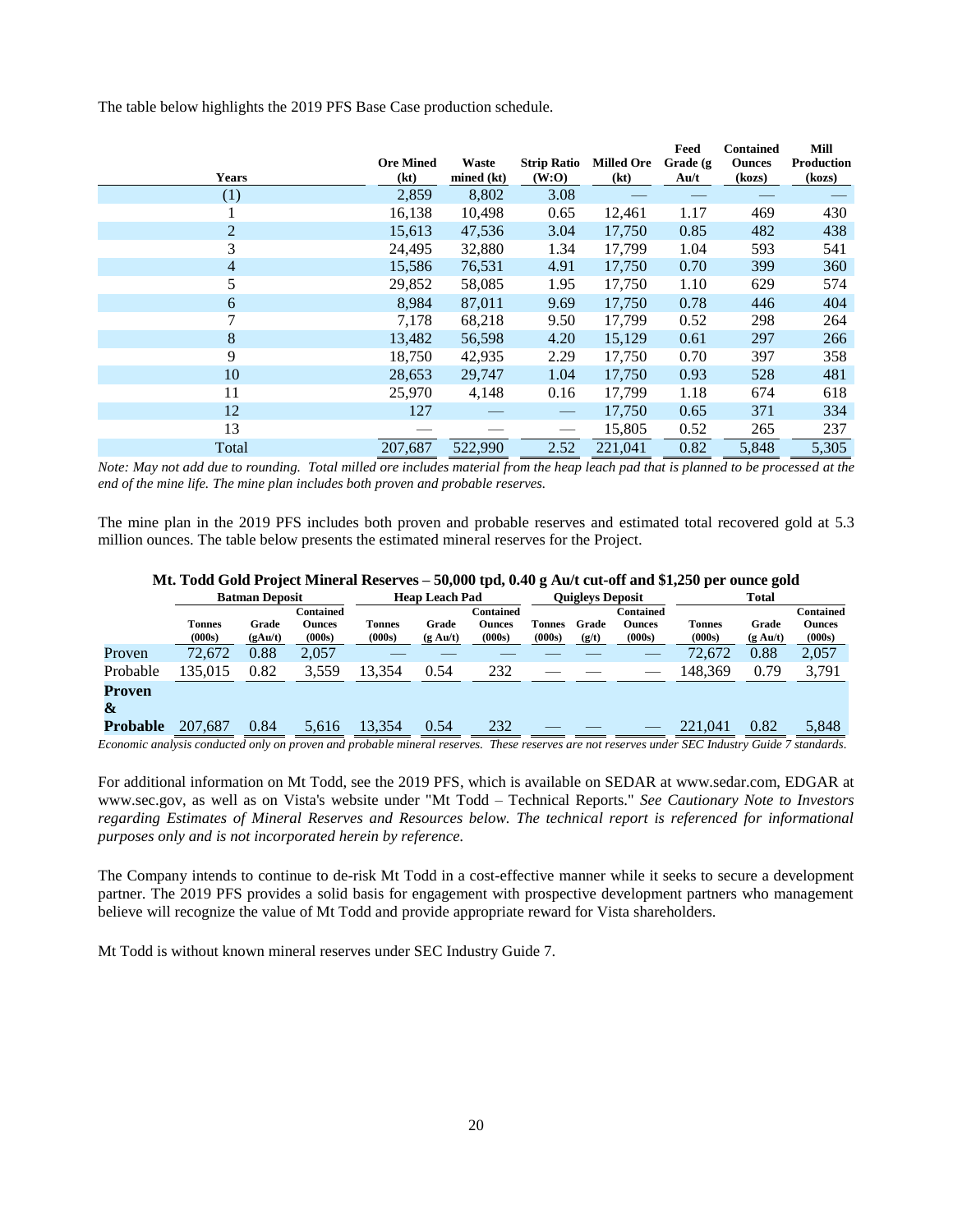#### *Guadalupe de los Reyes Gold/Silver Project, Sinaloa, Mexico*

The Company holds the Los Reyes project in Sinaloa, Mexico, which is under an option agreement with Prime Mining. Prime Mining has a final \$1,500 option payment remaining under the option agreement, which is due by October 2021. Vista has previously received \$4,500 in option payments for the Los Reyes project. Upon receiving the final option payment, the Company will transfer control of the Los Reyes project to Prime Mining. The Company will retain a capped net smelter return royalty and may assume a partial interest in any underground projects developed at Los Reyes. If Prime Mining fails to make the October 2021 payment, the option agreement will terminate and Prime Mining will not retain any legal interest in Los Reyes.

#### *Awak Mas Project, Indonesia*

Vista holds a net smelter return royalty ("NSR") on the Awak Mas project in Indonesia. During 2019, Vista and the holder of Awak Mas amended the original royalty agreement to allow the holder or a nominated party to make a \$2,400 payment to Vista by April 30, 2020 to cancel a 1% NSR on the first 1,250,000 ounces produced at Awak Mas and a 1.25% NSR on the next 1,250,000 ounces produced. The due date for this payment was subsequently amended to May 8, 2020. On April 29, 2020, the holder provided notice to Vista to exercise the option to cancel the related 1% NSR and 1.25% NSR upon making a payment of \$2,400, which is required to be made to the Company by May 8, 2020. Upon receipt of the \$2,400 payment, the holder or a nominated party will then have the right to cancel the remaining 1% NSR and 1.25% NSR for an additional payment of \$2,500 by April 30, 2021. If the holder does not make the \$2,400 payment by May 8, 2020, Vista will retain the full royalty interests.

#### **Certain U.S. Federal Income Tax Considerations**

Vista has been a "passive foreign investment company" ("PFIC") as defined under Section 1297 of the U.S. Internal Revenue Code of 1986, as amended, in recent years and expects to continue to be a PFIC in the future. Current and prospective United States shareholders should consult their tax advisors as to the tax consequences of PFIC classification and the U.S. federal tax treatment of PFICs. Additional information on this matter is included in Vista's Annual Report on Form 10-K for the year ended December 31, 2019, under "Part II. Item 5. Market for Registrant's Common Equity, Related Stockholder Matters and Issuer Purchases of Equity Securities — Certain United States Federal Income Tax Considerations for U.S. Residents."

## **Note Regarding Forward-Looking Statements**

This quarterly report on Form 10-Q contains "forward-looking statements" within the meaning of the *Private Securities Litigation Reform Act of 1995* and forward-looking information under Canadian securities laws that are intended to be covered by the safe harbor created by such legislation. All statements, other than statements of historical facts, included in this quarterly report on Form 10-Q, our other filings with the Securities and Exchange Commission and Canadian securities commissions and in press releases and public statements by our officers or representatives that address activities, events or developments that we expect or anticipate will or may occur in the future are forward-looking statements and forward-looking information, including, but not limited to, such things as those listed below:

## **Operations**

- Our belief that our efforts to evaluate, engineer, permit and de-risk the Project have added to the underlying value of the Project and demonstrate strong development potential;
- our belief that process improvements reflected in the 2019 PFS will result in reduced operating costs, increased gold recovery, and higher gold production realized at Mt Todd;
- our plans and available funding to continue to identify and study potential Mt Todd optimizations, project improvements and efficiencies;
- estimates of future operating and financial performance;
- our expectation of Mt Todd's impact, including environmental and economic impacts;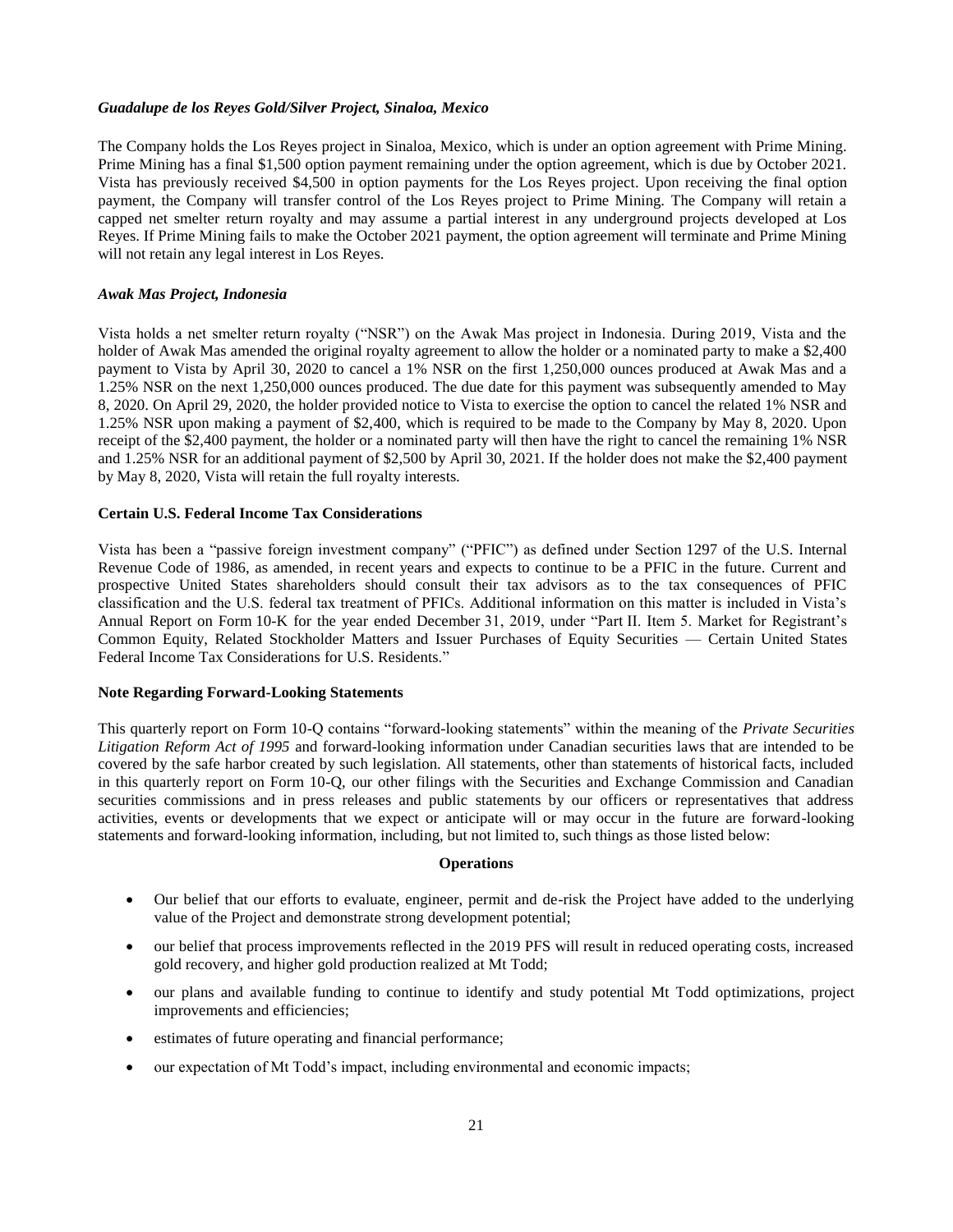- that prospective development partners will recognize the value of Mt Todd and provide appropriate reward for Vista shareholders;
- estimates of mineral reserves and mineral resources at Mt Todd;
- estimated operating costs, gold recovery and increased estimated gold production at Mt Todd;
- our intention to improve the value of our gold projects;
- the potential that development projects may lead to gold production or value adding strategic transactions;
- the results of feasibility studies;

## **Business and Industry**

- our belief that our existing working capital, together with potential future sources of non-dilutive financing will be sufficient to fully fund our currently planned activities for more than 12 months;
- our belief that the ATM program will provide additional financing flexibility;
- the potential monetization of our non-core assets, including our mill equipment which is for sale, certain royalty interests and our Midas Gold Shares;
- potential funding requirements and sources of capital, including near-term sources of additional cash;
- our expectation that the Company will continue to incur losses and will not pay dividends for the foreseeable future;
- our belief that we are in compliance in all material respects with applicable laws and regulations;
- potential changes in regulations or taxation initiatives;
- our expectation that we will continue to be a PFIC for U.S. Federal tax purposes;
- the potential that we may grant options and/or other stock-based awards to our directors, officers, employees and consultants;
- our belief that Prime Mining will have no legal interest in Los Reyes if the option agreement terminates;
- our belief that we will receive any future payments and that we will be granted a net smelter return royalty pursuant to the terms of the Los Reyes option agreement;
- our belief that we will receive any future payments for cancellation of the net smelter return royalties on the Awak Mas project in Indonesia;
- the potential that future expenditures may be required for compliance with various laws and regulations governing the protection of the environment; and
- our belief that the COVID-19 pandemic may have a material adverse impact on the Company's financial condition and results of operations.

Forward-looking statements and forward-looking information have been based upon our current business and operating plans, as approved by the Company's Board of Directors; our cash and other funding requirements and timing and sources thereof; results of pre-feasibility and feasibility studies, mineral resource and reserve estimates, preliminary economic assessments and exploration activities; advancements of the Company's required permitting processes; our experience working with our regulators; current market conditions and project development plans. The words "estimate," "plan," "anticipate," "expect," "intend," "believe," "will," "may" and similar expressions are intended to identify forward-looking statements and forward-looking information. These statements involve known and unknown risks, uncertainties, assumptions and other factors which may cause our actual results, performance or achievements to be materially different from any results, performance or achievements expressed or implied by such forward-looking statements and forward-looking information. These factors include risks such as: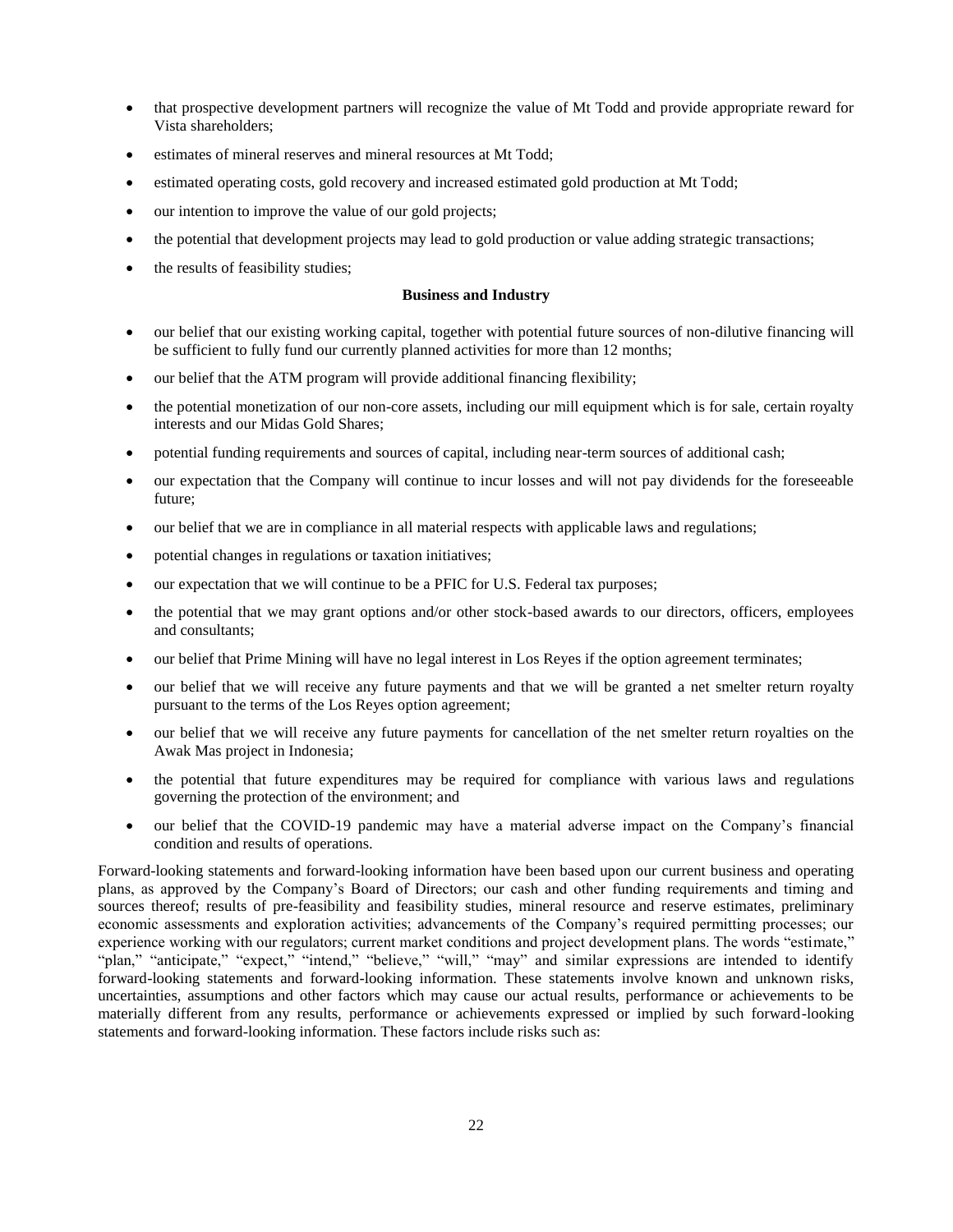## **Operating Risks**

- pre-feasibility and feasibility study results, timing and the accuracy of estimates and assumptions on which they are based;
- resource and reserve estimate results, the accuracy of such estimates and the accuracy of sampling and subsequent assays and geologic interpretations on which they are based;
- technical and operational feasibility and the economic viability of deposits;
- our ability to obtain, renew or maintain the necessary authorizations and permits for Mt Todd, including its development plans and operating activities;
- market conditions supporting a decision to develop Mt Todd;
- delays in commencement of construction at Mt Todd;
- increased costs that affect our operations or our financial condition;
- our reliance on third parties to fulfill their obligations under agreements with us;
- whether projects not managed by us will comply with our standards or meet our objectives;
- whether our acquisition, exploration and development activities, as well as the realization of the market value of our assets, will be commercially successful and whether any transactions we enter into will maximize the realization of the market value of our assets;
- the success of future joint ventures, partnerships and other arrangements relating to our properties;
- perception of the potential environmental impact of Mt Todd;
- known and unknown environmental and reclamation liabilities, including reclamation requirements at Mt Todd;
- potential challenges to the title to our mineral properties;
- future water supply issues at Mt Todd;
- litigation or other legal claims;
- environmental lawsuits;

#### **Financial and Business Risks**

- fluctuations in the price of gold;
- lack of adequate insurance to cover potential liabilities;
- the lack of cash dividend payments by us;
- our history of losses from operations;
- our ability to attract, retain and hire key personnel;
- volatility in our stock price and gold equities generally;
- our ability to obtain a development partner for Mt Todd on favorable terms, if at all;
- our ability to raise additional capital or raise funds from the sale of non-core assets on favorable terms, if at all;
- industry consolidation which could result in the acquisition of a control position in the Company for less than fair value;
- evolving corporate governance and public disclosure regulations;
- intense competition in the mining industry;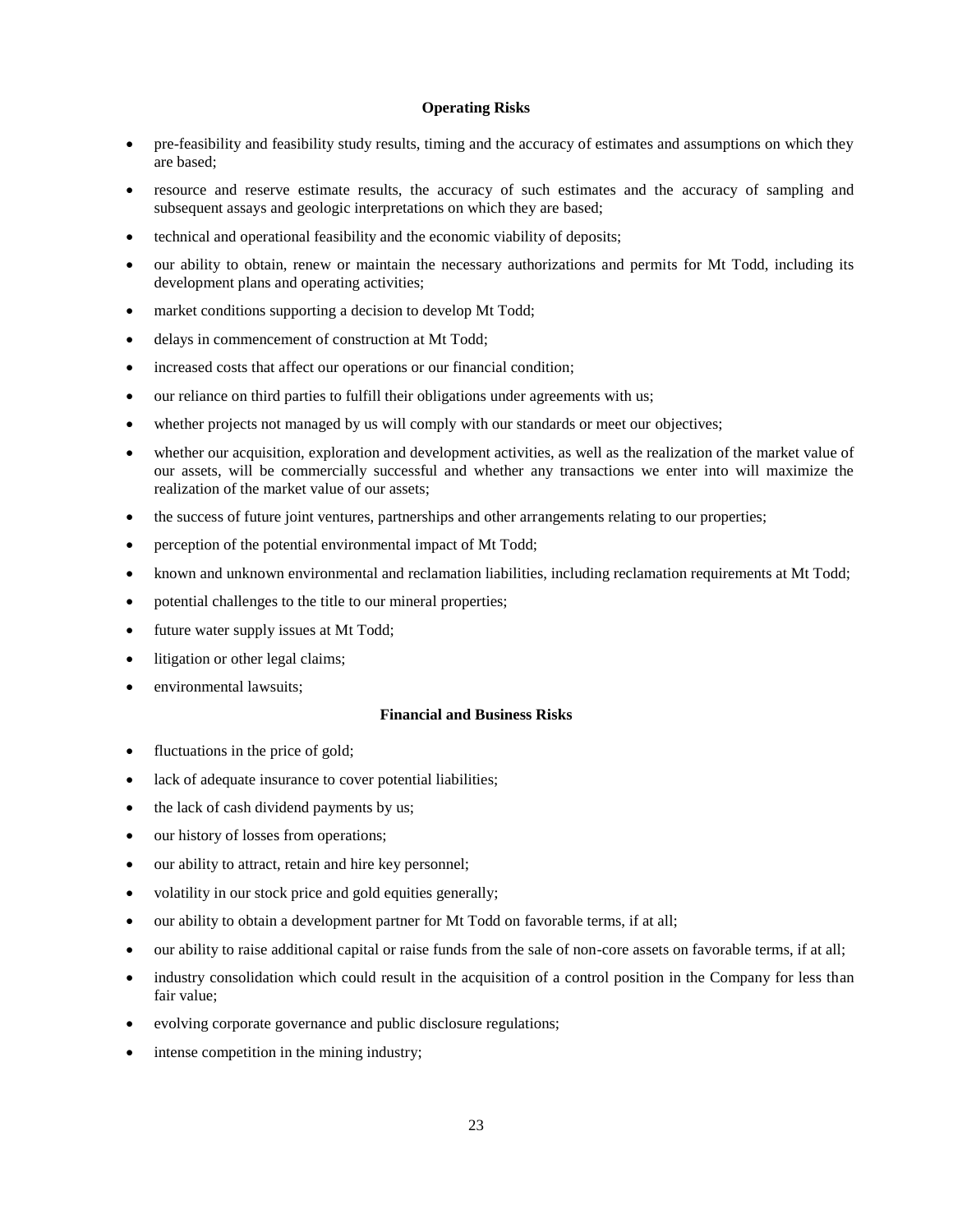- tax initiatives on domestic and international levels;
- potential changes in regulations of taxation initiatives;
- fluctuation in foreign currency values;
- potential adverse findings by the Australian Government upon review of our Australian research and development grants;
- our likely status as a PFIC for U.S. federal tax purposes;
- delays, potential losses and inability to maintain sufficient working capital due to business interruptions or global economic slowdowns caused by the COVID-19 pandemic (See Item 1A Risk Factors below);

#### **Industry Risks**

- inherent hazards of mining exploration, development and operating activities;
- a shortage of skilled labor, equipment and supplies;
- the accuracy of calculations of mineral reserves, mineral resources and mineralized material and fluctuations therein based on metal prices, and inherent vulnerability of the ore and recoverability of metal in the mining process;
- changes in environmental regulations to which our exploration and development operations are subject; and
- changes in climate change regulations could result in increased operating costs.

For a more detailed discussion of such risks and other important factors that could cause actual results to differ materially from those in such forward-looking statements and forward-looking information, please see the risk factors contained in our Annual Report on Form 10-K for the year ended December 31, 2019, under "Part I-Item 1A. Risk Factors". Although we have attempted to identify important factors that could cause actual results to differ materially from those described in forward-looking statements and forward-looking information, there may be other factors that cause results not to be as anticipated, estimated or intended. There can be no assurance that these statements will prove to be accurate, as actual results and future events could differ materially from those anticipated in the statements. Except as required by law, we assume no obligation to publicly update any forward-looking statements and forward-looking information, whether as a result of new information, future events or otherwise.

#### **Cautionary Note to Investors Regarding Estimates of Mineral Reserves and Resources**

Our technical report entitled "NI 43-101 Technical Report Mt Todd Gold Project 50,000 tpd Preliminary Feasibility Study Northern Territory, Australia" with an effective date of September 10, 2019 and an issue date of October 7, 2019. referenced herein uses the terms "mineral reserve", "proven mineral reserve" and "probable mineral reserve" as defined in Canadian National Instrument 43-101 – *Standards of Disclosure for Mineral Projects* ("NI 43-101") and the Canadian Institute of Mining, Metallurgy and Petroleum (the "CIM") – *CIM Definition Standards on Mineral Resources and Mineral Reserves*, adopted by the CIM Council, as amended (the "CIM Definition Standards"). These definitions differ from the definitions in the United States Securities and Exchange Commission ("SEC") Industry Guide 7 ("SEC Industry Guide 7") under the United States Securities Act of 1933, as amended (the "Securities Act"). Under SEC Industry Guide 7 standards, a "final" or "bankable" feasibility study is required to report reserves, the three-year historical average metal price is used in any reserve or cash flow analysis to designate reserves, and the primary environmental analysis or report must be filed with the appropriate governmental authority.

In addition, the technical report uses the terms "mineral resource", "measured mineral resource", "indicated mineral resource" and "inferred mineral resource" which are defined in and required to be disclosed by NI 43-101; however, these terms are not defined terms under SEC Industry Guide 7 and are normally not permitted to be used in reports and registration statements filed with the SEC. Investors are cautioned not to assume that all or any part of a mineral deposit in these categories will ever be converted into reserves. "Inferred mineral resources" have a great amount of uncertainty as to their existence, and great uncertainty as to their economic, technical and legal feasibility. It cannot be assumed that all, or any part, of an inferred mineral resource will ever be upgraded to a higher category. Under Canadian rules,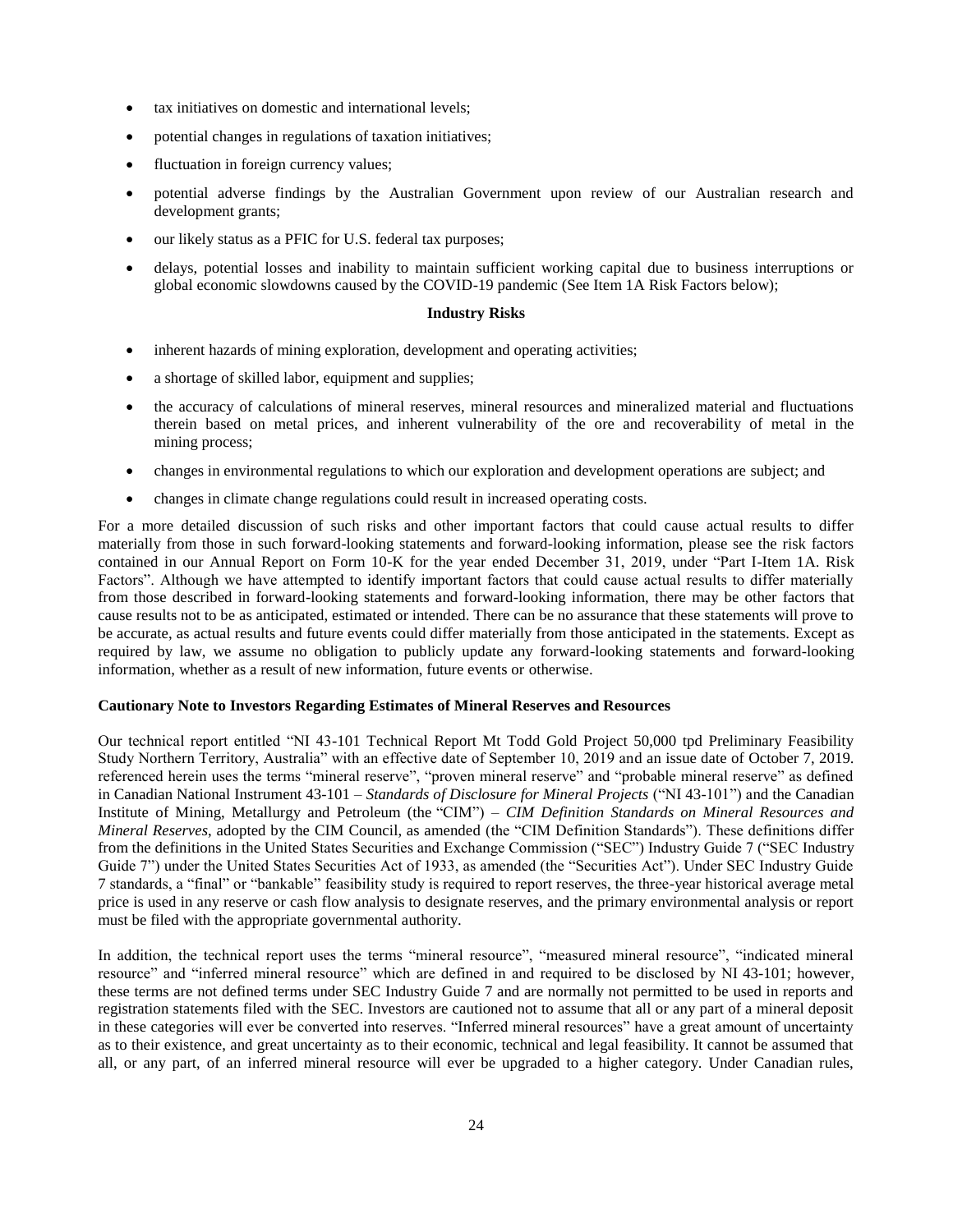estimates of inferred mineral resources may not form the basis of feasibility or pre-feasibility studies, except in rare cases. Investors are cautioned not to assume that all or any part of an inferred mineral resource exists or is economically, technically or legally mineable. Disclosure of "contained ounces" in a resource is permitted disclosure under Canadian regulations; however, the SEC normally only permits issuers to report mineralization that does not constitute "reserves" by SEC standards as in place tonnage and grade without reference to unit measures.

Accordingly, the technical report contains descriptions of our mineral deposits that may not be comparable to similar information made public by U.S. companies reporting under SEC Industry Guide 7.

The SEC has adopted amendments to its disclosure rules to modernize the mineral property disclosure requirements for issuers whose securities are registered with the SEC. These amendments became effective February 25, 2019 (the "SEC Modernization Rules") and, following a two-year transition period, the SEC Modernization Rules will replace the historical property disclosure requirements for mining registrants that are included in SEC Industry Guide 7. The Company is not required to provide disclosure on its mineral properties under the SEC Modernization Rules until its fiscal year beginning January 1, 2021. Under the SEC Modernization Rules, the definitions of "proven mineral reserves" and "probable mineral reserves" have been amended to be substantially similar to the corresponding CIM Definition Standards and the SEC has added definitions to recognize "measured mineral resources", "indicated mineral resources" and "inferred mineral resources" which are also substantially similar to the corresponding CIM Definition Standards; however there are differences in the definitions and standards under the SEC Modernization Rules and the CIM Definition Standards and therefore once the Company begins reporting under the SEC Modernization Rules there is no assurance that the Company's mineral reserve and mineral resource estimates will be the same as those reported under CIM Definition Standards as contained in the technical report or that the economics for the Mt Todd project estimated in the technical report will be the same as those estimated in any technical report prepared by the Company under the SEC Modernization Rules in the future.

### **Non-GAAP Financial Measures**

In this report, we have provided information prepared or calculated according to United States generally accepted accounting principles ("U.S. GAAP"), as well as provided some non U.S. GAAP prospective financial performance measures. Because the non-GAAP performance measures do not have any standardized meaning prescribed by U.S. GAAP, they may not be comparable to similar measures presented by other companies. These measures should not be considered in isolation or as substitutes for measures of performance prepared in accordance with U.S. GAAP. There are limitations associated with the use of such non-GAAP measures. Since these measures do not incorporate revenues, changes in working capital and non-operating cash costs, they are not necessarily indicative of potential operating profit or loss, or cash flow from operations as determined in accordance with U.S. GAAP.

The non-GAAP measures Total Cash Costs, Cash Costs per ounce and All-in Sustaining Costs (AISC) per ounce are not, and are not intended to be, presentations in accordance with U.S. GAAP. As referenced in the 2019 PFS, these measures represent, respectively, our prospective cash costs and all-in sustaining costs related to our Mt Todd project.

We believe that these metrics help investors understand the economics of the Mt Todd project. We present the Non-GAAP financial measures for our Mt Todd project in the tables below. Actual U.S. GAAP results may vary from the amounts disclosed. Other companies may calculate these measures differently.

#### *Total Cash Costs and All-In Sustaining Costs*

Total Cash Costs, Cash Costs per ounce, and All-in Sustaining Costs per ounce are non-GAAP metrics developed by the World Gold Council to provide transparency into the costs associated with producing gold and provide a comparable standard. The Company reports Cash Costs and AISC per ounce because it believes that these metrics more completely reflect mining costs over the life of a mine. These metrics are widely used in the gold mining industry as a benchmark for performance.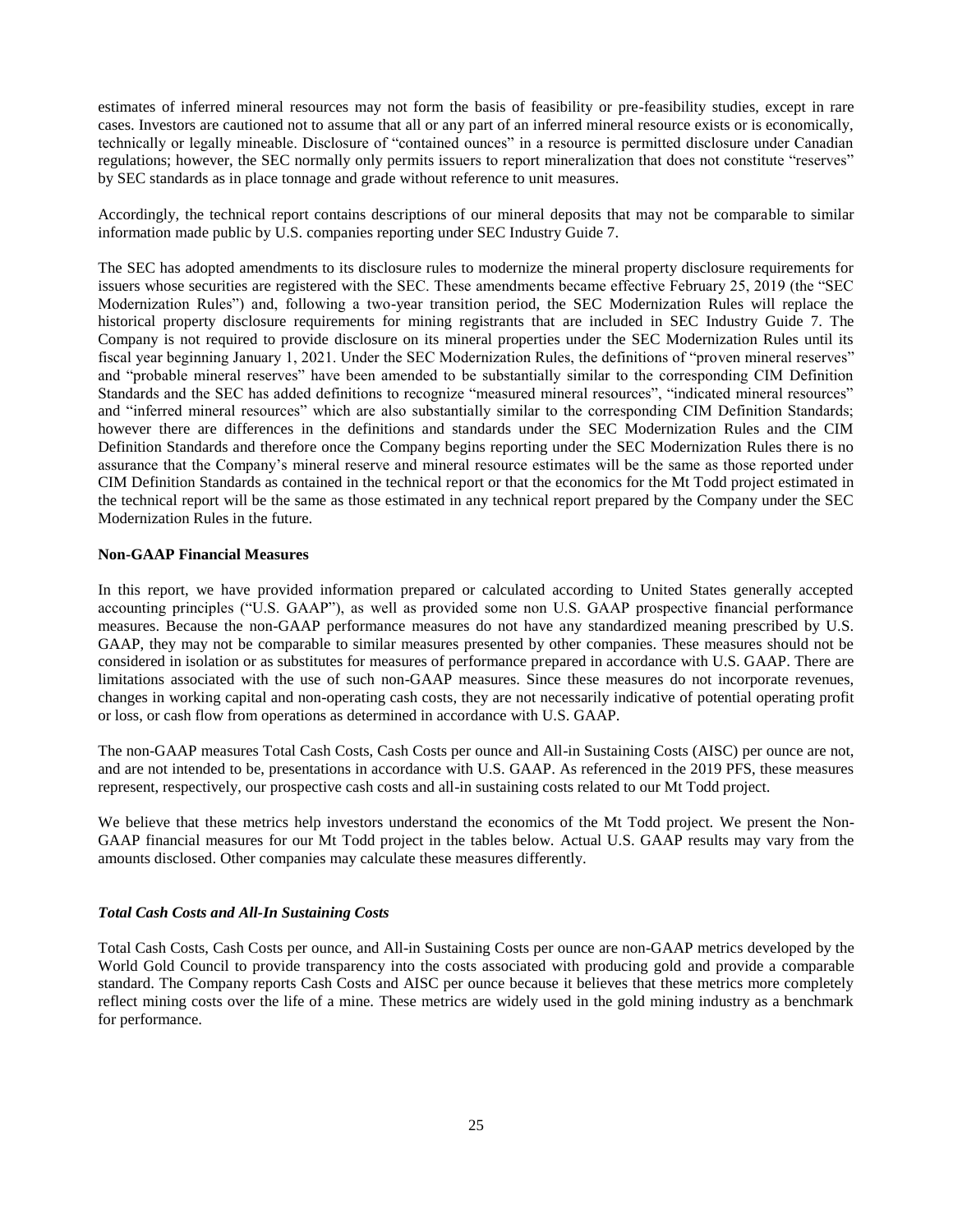Total Cash Costs consist of operating costs net of power sales, refining costs, and non-government royalties, and exclude depreciation and amortization. The sum of these costs is divided by the corresponding gold ounces estimated to be sold to determine a Cash Cost per ounce amount. The Company's Total Cash Costs exclude the allocation of corporate general and administrative costs.

All in Sustaining Costs consist of Total Cash Costs (as described above), plus sustaining capital costs. The sum of All-in Sustaining Costs is divided by the corresponding gold ounces estimated to be sold to determine All-in Sustaining Costs per ounce.

Costs excluded from Total Cash Costs and All-in Sustaining Costs are income taxes, government royalties, financing charges, costs related to business combinations, asset acquisitions other than sustaining capital, allocation of corporate general and administrative costs, and asset dispositions.

The following table reconciles the Mt Todd Total Cash Costs, Cash Costs per ounce and AISC per ounce amounts with the project costs described in the 2019 PFS.

|                                | <b>Units</b>    | <b>Years 1-5</b> | Life of Mine (13 years) |
|--------------------------------|-----------------|------------------|-------------------------|
| Payable Gold                   | koz             | 2,476            | 5,305                   |
| <b>Operating Costs</b>         | <b>US\$000s</b> | 1,381,396        | 3,333,631               |
| <b>Refining Cost</b>           | <b>US\$000s</b> | 7.910            | 17,075                  |
| Royalties                      | <b>US\$000s</b> | 33,420           | 71,615                  |
| <b>Cash Costs</b>              | <b>US\$000s</b> | 1,422,726        | 3,422,321               |
| Cash Cost per ounce            | $US\%$ /oz      | \$575            | \$645                   |
| <b>Sustaining Capital</b>      | <b>US\$000s</b> | 279,569          | 536,176                 |
| <b>All-In-Sustaining Costs</b> | <b>US\$000s</b> | 1,702,294        | 3,958,497               |
| AISC per ounce                 | $US\%$ /oz      | \$688            | \$746                   |

## <span id="page-25-0"></span>**ITEM 4. CONTROLS AND PROCEDURES.**

# **Disclosure Controls and Procedures.**

At the end of the period covered by this quarterly report on Form 10-Q for the three months ended March 31, 2020, an evaluation was carried out under the supervision of and with the participation of our management, including the Chief Executive Officer ("CEO") and Chief Financial Officer ("CFO"), of the effectiveness of the design and operations of our disclosure controls and procedures (as defined in Rule 13a-15(e) and Rule 15d-15(e) under the Exchange Act). Based on that evaluation, the CEO and the CFO have concluded that as of the end of the period covered by this quarterly report, our disclosure controls and procedures were effective in ensuring that: (i) information required to be disclosed by us in reports that we file or submit to the SEC under the Exchange Act is recorded, processed, summarized and reported within the time periods specified in applicable rules and forms and (ii) material information required to be disclosed in our reports filed under the Exchange Act is accumulated and communicated to our management, including our CEO and CFO, as appropriate, to allow for accurate and timely decisions regarding required disclosure.

#### **Changes in Internal Control over Financial Reporting**

There has been no change in our internal control over financial reporting during the quarter ended March 31, 2020, that has materially affected, or is reasonably likely to materially affect, our internal control over financial reporting.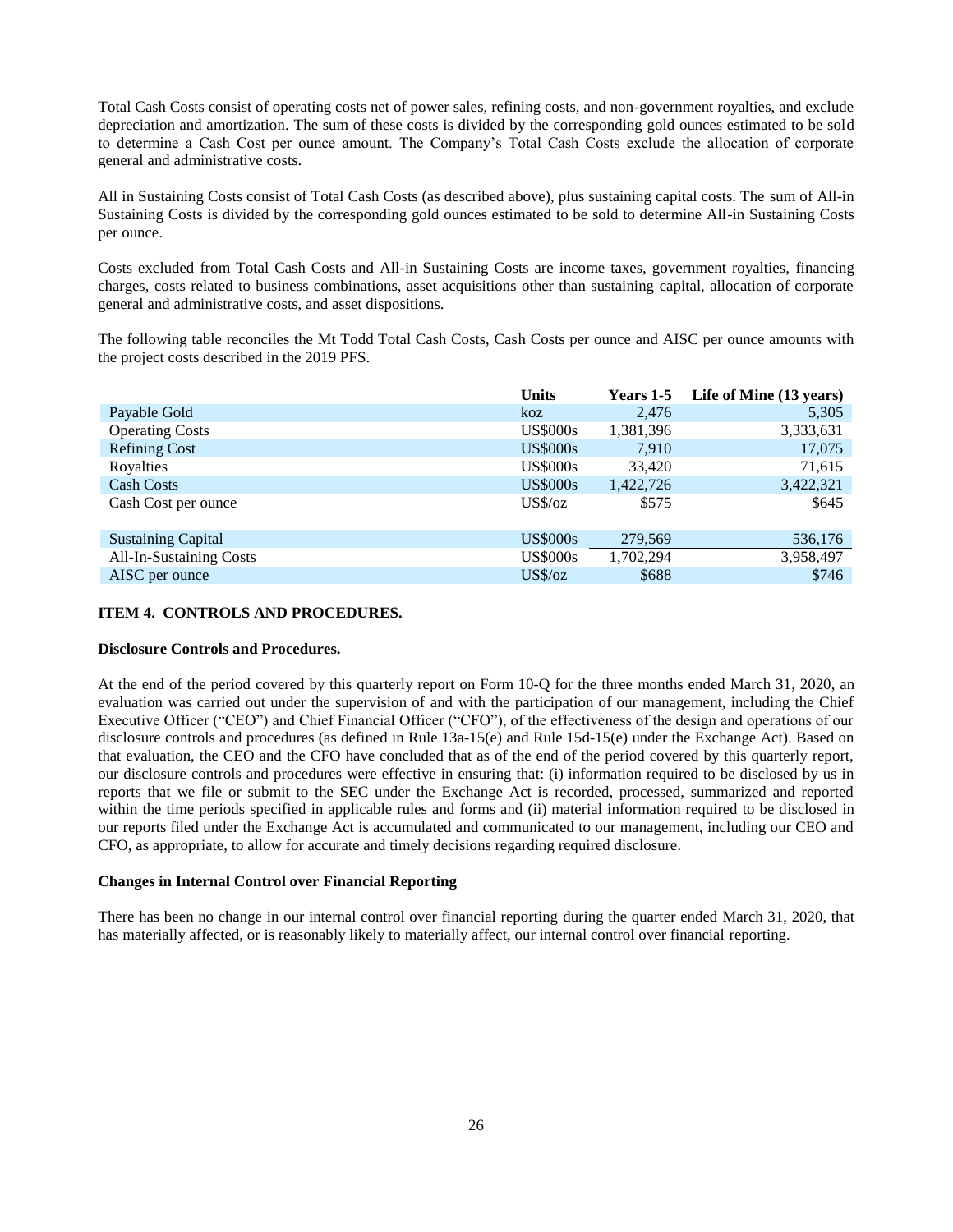# <span id="page-26-1"></span><span id="page-26-0"></span>**PART II**

# **ITEM 1. LEGAL PROCEEDINGS.**

We are not aware of any material pending or threatened litigation or of any proceedings known to be contemplated by governmental authorities and/or other parties that are, or would be, likely to have a material adverse effect upon us or our operations, taken as a whole.

# <span id="page-26-2"></span>**ITEM 1A. RISK FACTORS.**

There have been no material changes from the risk factors set forth in our Annual Report on Form 10-K for the year ended December 31, 2019 as filed with the SEC and Canadian securities regulatory authorities in February 2020, except:

## *Direct and indirect consequences of the COVID-19 pandemic may have material adverse consequences.*

The COVID-19 pandemic is having a material adverse effect on the global economy, which has impacted the natural resource sector and Vista. Vista has experienced a decline in value of its other investments and is incurring ongoing costs while certain corporate objectives are delayed. If a significant portion of our workforce becomes unable to work or travel to our operations due to illness or state or federal government restrictions (including travel restrictions and "shelter-inplace" and similar orders), we may be forced to reduce or suspend activities at Mt. Todd or our offices, which could limit currently ongoing activities. Illnesses or government restrictions, including the closure of national borders, related to COVID-19 also may disrupt the supply of raw goods, equipment, supplies and services upon which our operations rely. These conditions will require working capital not previously anticipated, which may adversely affect our liquidity and ability to source additional working capital on reasonable terms. Extended delays will continue to affect our liquidity and capital resources and may ultimately have a material adverse effect on both short-term and long-term financial position and results of operations. To the extent the COVID-19 pandemic adversely affects our business and financial results, it may also have the effect of heightening many of the other risks described in this "Risk Factors" section and those set forth under the caption "Risk Factors" in Item 1A of Part I of our Annual Report on Form 10-K for the year ended December 31, 2019, such as those relating to our operations and financial condition. Because of the highly uncertain and dynamic nature of events relating to the COVID-19 pandemic, it is not currently possible to estimate the impact of the pandemic on our business. However, these effects could have a material impact on our operations, and we will continue to monitor the COVID-19 situation closely.

# <span id="page-26-3"></span>**ITEM 2. UNREGISTERED SALES OF EQUITY SECURITIES AND USE OF PROCEEDS.**

None.

# <span id="page-26-4"></span>**ITEM 3. DEFAULTS UPON SENIOR SECURITIES.**

None.

# <span id="page-26-5"></span>**ITEM 4. MINE SAFETY DISCLOSURE.**

We consider health, safety and environmental stewardship to be a core value for us.

Pursuant to Section 1503(a) of the United States *Dodd-Frank Wall Street Reform and Consumer Protection Act of 2011* (the "Dodd-Frank Act"), issuers that are operators, or that have a subsidiary that is an operator, of a coal or other mine in the United States are required to disclose in their periodic reports filed with the SEC information regarding specified health and safety violations, orders and citations, related assessments and legal actions, and mining-related fatalities under the regulation of the Federal Mine Safety and Health Administration ("MSHA") under the *United States Federal Mine Safety and Health Act of 1977* (the "Mine Act"). During the three months ended March 31, 2020, our U.S exploration properties were not subject to regulation by the MSHA under the Mine Act and consequently no disclosure is required under Section 1503(a) of the Dodd-Frank Act.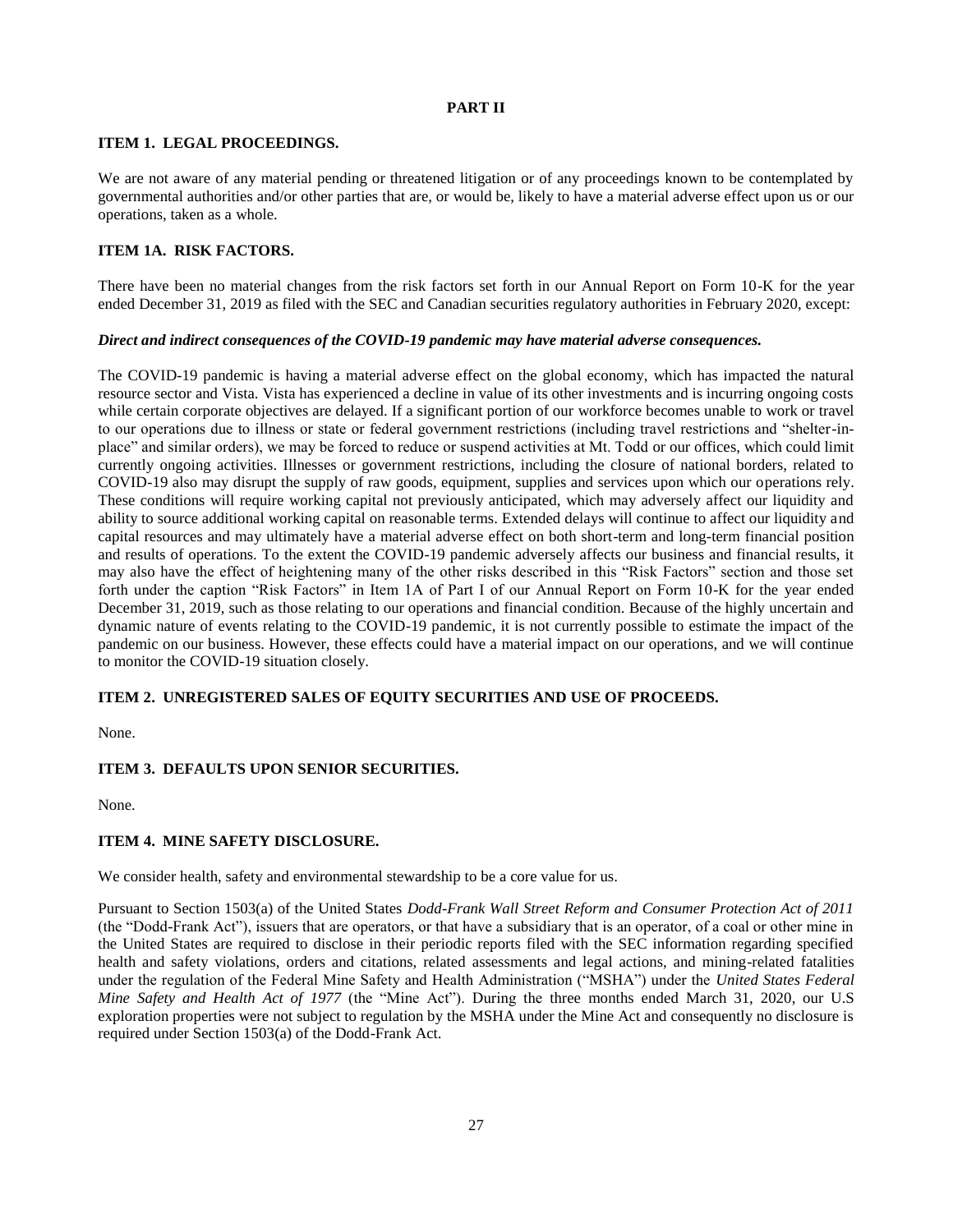# **ITEM 5. OTHER INFORMATION.**

None.

# **ITEM 6. EXHIBITS.**

# *Exhibits*

<span id="page-27-1"></span><span id="page-27-0"></span>The following exhibits are filed as part of this report:

| <b>Exhibit</b><br><b>Number</b> | <b>Description</b>                                                                                                                                                       |
|---------------------------------|--------------------------------------------------------------------------------------------------------------------------------------------------------------------------|
| 3.01                            | Certificate of Continuation, previously filed as Exhibit 3.1 to the Corporation's Form 8-K dated June 12, 2013 and<br>incorporated by reference herein (File No. 1-9025) |
| 3.02                            | Notice of Articles, previously filed as Exhibit 3.2 to the Corporation's Form 8-K dated June 12, 2013 and<br>incorporated herein by reference (File No. 1-9025)          |
| 3.03                            | Articles, previously filed as Exhibit 3.3 to the Corporation's Form 8-K dated June 12, 2013 and incorporated herein<br>by reference (File No. 1-9025)                    |
| 23.1                            | Consent of John Rozelle                                                                                                                                                  |
| $31.1*$                         | Certification of Chief Executive Officer pursuant to Rule 13a-14(a) under the Securities Exchange Act of 1934, as<br>amended                                             |
| $31.2*$                         | Certification of Chief Financial Officer pursuant to Rule 13a-14(a) under the Securities Exchange Act of 1934, as<br>amended                                             |
| $32.1*$                         | Certification of Chief Executive Officer pursuant to 18 U.S.C. Section 1350, as adopted pursuant to Section 906 of<br>the Sarbanes-Oxley Act of 2002                     |
| $32.2*$                         | Certification of Chief Financial Officer pursuant to 18 U.S.C. Section 1350, as adopted pursuant to Section 906 of<br>the Sarbanes-Oxley Act of 2002                     |
| 101.INS <sup>(1)</sup>          | <b>XBRL Instance Document</b>                                                                                                                                            |
| 101.SCH <sup>(1)</sup>          | XBRL Taxonomy Extension - Schema                                                                                                                                         |
| 101.CAL <sup>(1)</sup>          | <b>XBRL Taxonomy Extension – Calculations</b>                                                                                                                            |
| 101.DEF <sup>(1)</sup>          | <b>XBRL Taxonomy Extension – Definitions</b>                                                                                                                             |
| 101.LAB <sup>(1)</sup>          | <b>XBRL Taxonomy Extension – Labels</b>                                                                                                                                  |
| $101.PRE^{(1)}$                 | <b>XBRL Taxonomy Extension – Presentations</b>                                                                                                                           |

\* - Filed herewith

<sup>(1)</sup> Submitted electronically herewith. Attached as Exhibit 101 to this report are the following formatted in XBRL (Extensible Business Reporting Language): (i) Condensed Consolidated Statements of Comprehensive Income/(Loss) for the three months ended March 31, 2020 and 2019, (ii) Condensed Consolidated Balance Sheets at March 31, 2020 and December 31, 2019, (iii) Condensed Consolidated Statements of Cash Flows for the three months ended March 31, 2020 and 2019, and (iv) Notes to Condensed Consolidated Financial Statements.